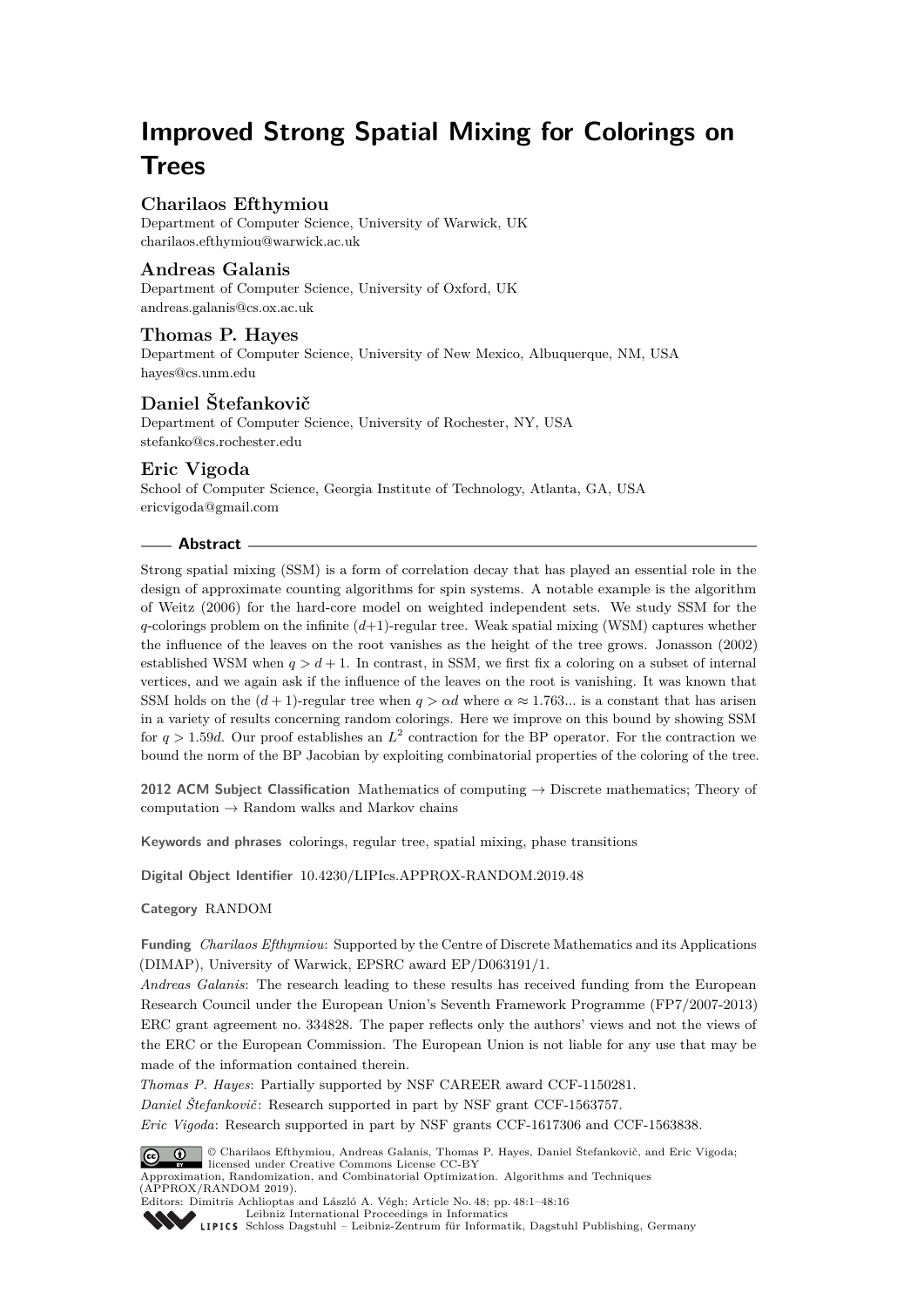#### **48:2 Improved Strong Spatial Mixing for Colorings on Trees**

## **1 Introduction**

Consider random *q*-colorings of the complete tree  $T_h$  of height *h* with branching factor *d*. Does the influence of the leaves on the root decay to zero in the limit as the height grows? If so, this corresponds to weak spatial mixing, which we will define more precisely momentarily.

Now suppose we fix the coloring *τ* for a subset of internal vertices. Is it still the case that the influence of the leaves on the root decay to zero as the height grows? One might intuitively expect that these internal "agreements" defined by  $\tau$  only help in the sense that the influence of the leaves decrease, however this problem is much more challenging; it corresponds to strong spatial mixing, which is the focus of this paper.

For statistical physics models, the key algorithmic problems are the counting problem of estimating the partition function and the problem of sampling from the Gibbs distribution, which corresponds to the equilibrium state of the system. Strong spatial mixing (SSM) is a key property of the system for the design of efficient counting/sampling algorithms.

SSM has a variety of algorithmic implications. A direct consequence of SSM on amenable graphs, such as the integer lattice  $\mathbb{Z}^d$ , is fast mixing of the Glauber dynamics, which is the simple Markov chain that updates the spin at a randomly chosen vertex in each step, see, e.g. [\[21,](#page-15-1) [22,](#page-15-2) [6,](#page-14-0) [9,](#page-14-1) [14,](#page-14-2) [4,](#page-14-3) [3\]](#page-14-4). SSM also plays a critical role in the efficiency of correlationdecay techniques of Weitz [\[26\]](#page-15-3) which yields an FPTAS for the partition function of the hard-core model in the tree uniqueness region; this approach has been extended to 2-spin antiferromagnetic models [\[18\]](#page-15-4) and other interesting examples, e.g., [\[19\]](#page-15-5); note, the approach of Barvinok [\[1\]](#page-14-5) utilizing a zero-free region of the partition function in the complex plane has recently been extended to the same range of parameters for the hard-core model [\[23,](#page-15-6) [25\]](#page-15-7).

The fundamental question in statistical physics is the uniqueness/non-uniqueness phase transition which corresponds to whether long-range correlations persist or die off, in the limit as the volume of the system tends to infinity. In the uniqueness region the correlations die off, which corresponds to *weak spatial mixing* (WSM). While WSM (or equivalently uniqueness) is a notoriously challenging problem on the 2-dimensional integer lattice  $\mathbb{Z}^2$  (e.g., see the recent breakthrough work of Beffara and Duminil-Copin [\[2\]](#page-14-6) for the ferromagnetic Potts model), the corresponding WSM problem on the infinite  $(d+1)$ -regular tree  $\mathbb{T}_d$ , known as the Bethe lattice, is typically simpler since it can be analyzed using recursions due to the absence of cycles (e.g., see Kelly [\[17\]](#page-15-8) for the hard-core model). However, for the colorings problem, which is the focus of this paper, even WSM is far from trivial on the regular tree [\[16\]](#page-15-9). In fact, for the closely related antiferromagnetic Potts model the precise range of parameters for WSM is only known for fixed values of  $q, d$  [\[11\]](#page-14-7).

The focus of this paper is on these correlation decay properties on the infinite  $(d+1)$ regular tree T*<sup>d</sup>* for the *colorings* problem. We give an informal definition of WSM and SSM, and refer the interested reader to Section [2](#page-2-0) for formal definitions.

Let  $T_h$  denote the complete tree of height *h* where all internal vertices have degree  $d+1$ . For integer  $q \geq 3$ , let  $\mu_h$  denote the uniform distribution over proper (vertex) *q*-colorings of  $T_h$ . Consider a pair of sequences of colorings  $(\eta_h)$  and  $(\eta'_h)$  for the leaves of  $T_h$ . Let  $p_h$  and  $p'_h$  denote the marginal probability that the root receives a specific color *c* under  $\mu_h$  conditional on the leaves having the fixed coloring  $\eta_h$  and  $\eta'_h$ , respectively. Roughly, if  $\lim_{h\to\infty}$   $|p_h - p'_h| = 0$  for all sequences  $(\eta_h), (\eta'_h)$  and colors *c*, then we say WSM holds (see also Section [2\)](#page-2-0). Jonasson [\[16\]](#page-15-9) proved that WSM holds when  $q \geq d+2$ . When  $q \leq d+1$ , the pair of boundary conditions can actually "freeze" the color at the root; moreover, Brightwell and Winkler [\[5\]](#page-14-8) showed that there are multiple semi-translation invariant Gibbs measures on  $\mathbb{T}_d$  when  $q \leq d$ .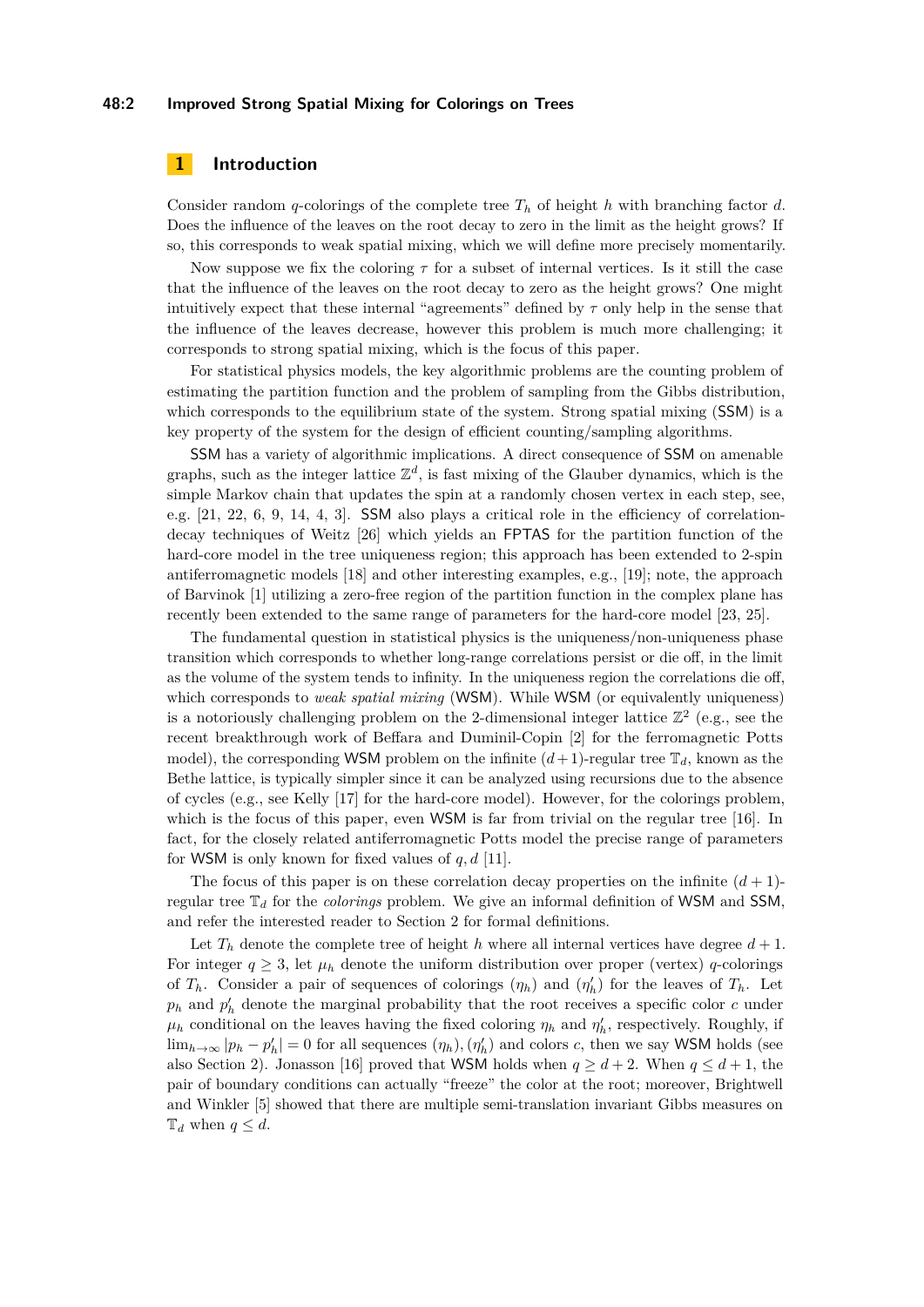Now consider an arbitrary coloring  $\tau$  for a subset  $S \subset \mathbb{T}_d$ . Let  $r_h$  and  $r'_h$  denote the marginal probability that the root receives color *c* under  $\mu_h$  conditional on  $\eta_h \cup \tau$  and  $\eta'_h \cup \tau$ , respectively. If these limits are the same then we say SSM holds. The challenge of establishing SSM is illustrated by the fact that if WSM holds then we know that  $\lim_{h\to\infty} p_h = 1/q$  but that is not necessarily the case in the SSM setting.

Ge and Štefankovič [\[13\]](#page-14-9) proved that SSM holds on  $\mathbb{T}_d$  when  $q > \alpha d$  where  $\alpha \approx 1.763...$  is the root of  $\frac{1}{\alpha} \exp(1/\alpha) = 1$ . Gamarnik, Katz, and Misra [\[12\]](#page-14-10) extended this result to arbitrary triangle-free graphs of maximum degree *d*, under the same condition on *q*. Recent work of Liu, Sinclair, and Srivistava [\[20\]](#page-15-10) builds upon [\[12\]](#page-14-10) together with the approximate counting approach of [\[1,](#page-14-5) [23\]](#page-15-6) to obtain an FPTAS for counting colorings of triangle-free graphs when *q > αd*. Prior to these works, Goldberg, Martin, and Paterson [\[14\]](#page-14-2) established the above form of SSM on triangle-free amenable<sup>[1](#page-2-1)</sup> graphs, also when  $q > \alpha d$ . In addition to the above results, the threshold  $\alpha \approx 1.76...$  has arisen in numerous rapid mixing results, e.g., [\[7,](#page-14-11) [15,](#page-14-12) [8\]](#page-14-13).

Our main result presents the first substantial improvement on the 1*.*76*...* threshold of [\[13\]](#page-14-9), we establish SSM on the tree when *q >* 1*.*59*d*. We state a somewhat informal version of our main theorem here, the formal version will be given once we define more precisely SSM, cf. Theorem [3](#page-3-0) below.

<span id="page-2-2"></span>I **Theorem 1** (Informal version of Theorem [3\)](#page-3-0)**.** *There exists an absolute constant β >* 0 *such that, for all positive integers q, d satisfying*  $q \geq 1.59d + \beta$ , *the q*-coloring model exhibits strong *spatial mixing on the regular tree*  $\mathbb{T}_d$ *.* 

We remark that the constant [1](#page-2-2).59 in Theorem 1 can be replaced with any  $\alpha' > 1$  satisfying

$$
\frac{1}{\alpha'}\exp\left(\frac{1}{\alpha'}\right)\exp\Big(-\frac{1}{\alpha'-1+\exp\big(\frac{1}{\alpha'-1}\big)}\Big)<1,
$$

the smallest such value up to four decimal digits is 1*.*5897.

We give an overview of our proof approach in Section [3](#page-3-1) after formally defining SSM in Section [2](#page-2-0) and stating the formal version of Theorem [1.](#page-2-2) We then present detailed proofs of the three main lemmas in Section [3.](#page-3-1)

## <span id="page-2-0"></span>**2 Definitions**

Let  $q \geq 3$  be an integer and  $G = (V, E)$  be a graph. A proper *q*-coloring of *G* is an assignment  $\sigma: V \to [q]$  such that for every  $(u, v) \in E$  it holds that  $\sigma(u) \neq \sigma(v)$ . We use  $\Omega_G$  to denote the set of all proper *q*-colorings of *G* and  $\mu$ <sup>*G*</sup> to denote the uniform probability distribution on  $\Omega_G$  (provided that  $\Omega_G$  is non-empty).

For  $\sigma \in \Omega_G$  and a set  $\Lambda \subset V$ , we use  $\sigma_\Lambda$  to denote the restriction of  $\sigma$  to  $\Lambda$ . When  $\Lambda$ consists of a single vertex *v*, we will often use the shorthand  $\sigma_v$  to denote the color of *v* under *σ*. We say that an assignment  $η: Λ \rightarrow [q]$  is *extendible* if there exists a coloring  $σ \in Ω$ *G* such that  $\sigma_{\Lambda} = \eta$ .

We can now formally define SSM.

**► Definition 2.** Let  $\zeta$  :  $\mathbb{Z}_{\geq 0}$  → [0, 1] *be a real-valued function on the positive integers.* 

*The q-coloring model exhibits* strong spatial mixing*, denoted* SSM*, on a finite graph*  $G = (V, E)$  *with decay rate*  $\zeta(\cdot)$  *iff for every*  $v \in V$ , *for every*  $\Lambda \subset V$ , *for any two extendible* 

<span id="page-2-1"></span>Roughly, a graph is amenable if for every subset *S* of vertices, the neighborhood satisfies  $|N(S)|$  <  $poly(|S|)$ .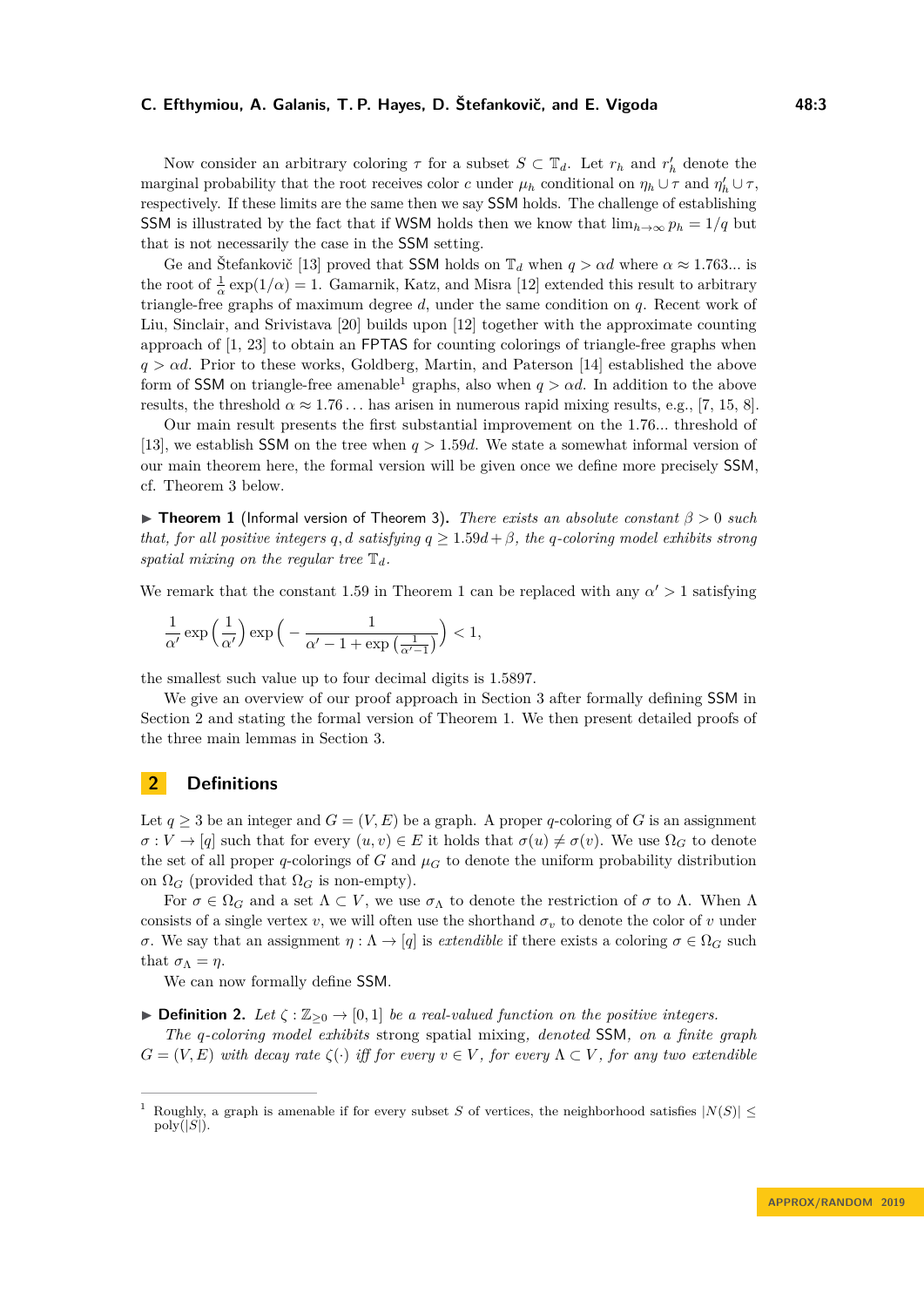#### **48:4 Improved Strong Spatial Mixing for Colorings on Trees**

*assignments*  $\eta, \eta' : \Lambda \to [q]$  *and any color*  $c \in [q]$  *it holds that* 

<span id="page-3-2"></span>
$$
\left|\mu_G(\sigma_v = c \mid \sigma_\Lambda = \eta) - \mu_G(\sigma_v = c \mid \sigma_\Lambda = \eta')\right| \le \zeta\big(\text{dist}(v, \Delta)\big),\tag{1}
$$

*where*  $\Delta \subseteq \Lambda$  *denotes the set of vertices where*  $\eta$  *and*  $\eta'$  *disagree.* 

*In the case where G is infinite, we say that the q-coloring model exhibits strong spatial mixing on G* with decay rate  $\zeta(\cdot)$  *if it exhibits strong spatial mixing on every finite subgraph of G with decay rate*  $\zeta(\cdot)$ *.* 

The definition of weak spatial mixing has one modification: in the RHS of [\(1\)](#page-3-2) we replace dist( $v, \Delta$ ) by the weaker condition dist( $v, \Lambda$ ). WSM says that the influence of a pair of boundary conditions decays at rate  $\zeta(\cdot)$  in the distance to the boundary Λ. In SSM the pair of boundaries  $\eta$ ,  $\eta'$  might only differ on a subset  $\Delta \subset \Lambda$ ; do these fixed "agreements" on  $\Lambda \setminus \Delta$ influence the marginal at *v*? If SSM holds then the difference in the marginal at *v* decays at rate  $\zeta(\cdot)$  in the distance to the "disagreements" in  $\eta, \eta'$ .

With these definitions in place, we are now ready to give the formal version of Theorem [1.](#page-2-2)

<span id="page-3-0"></span>I **Theorem 3.** *There exists an absolute constant β >* 0 *such that, for all positive integers q, d* satisfying  $q \geq 1.59d + \beta$ , the *q*-coloring model exhibits strong spatial mixing on the regular *tree* T*<sup>d</sup> with exponentially decaying rate.*

*That is, there exist constants*  $\alpha, C > 0$  *and a function*  $\zeta$  *satisfying*  $\zeta(\ell) \leq C \exp(-\alpha \ell)$  *for all integers*  $\ell \geq 0$  *such that for all finite subtrees*  $T$  *of*  $\mathbb{T}_d$  *the q-coloring model exhibits strong spatial mixing on*  $T$  *with decay rate*  $\zeta$ *.* 

## <span id="page-3-1"></span>**3 Proof Approach**

For a set  $\Lambda \subset V$  and an extendible assignment  $\eta : \Lambda \to [q]$ , we use  $\pi_{G,v,\eta}$  to denote the *q*-dimensional probability vector whose entries give the marginal distribution of colors at *v* under the boundary condition *η*, i.e., for a color  $c \in [q]$ , the *c*-th entry of  $\pi_{G,v,n}$  is given by  $\mu_G(\sigma_v = c \mid \sigma_\Lambda = \eta).$ 

The key ingredient to prove Theorem [3](#page-3-0) is the following.

<span id="page-3-3"></span>**Find 1.** There exist absolute constants  $\beta > 0$  and  $U \in (0,1)$  such that the following *holds for all positive integers q, d satisfying*  $q \geq 1.59d + \beta$ *.* 

*Let*  $T = \hat{T}_{d,h,\rho}$  *be the d-ary tree with height h rooted at*  $\rho$ ,  $\Lambda$  *be a subset of the vertices of T*, and  $\eta, \eta' : \Lambda \to [q]$  *be two extendible assignments of T with* dist $(\rho, \Delta) \geq 3$  *where*  $\Delta \subseteq \Lambda$  *is the set of vertices where*  $\eta$  *and*  $\eta'$  *disagree. Let*  $v_1, \ldots, v_d$  *be the children of*  $\rho$  *and* for  $i \in [d]$ let  $T_i = (V_i, E_i)$  be the subtree of  $T$  rooted at  $v_i$  which consists of all descendants of  $v_i$  in  $T$ . *Then*

$$
\|\boldsymbol{\pi} - \boldsymbol{\pi}'\|_2^2 \leq U \max_{i \in [d]} \|\boldsymbol{\pi}_i - \boldsymbol{\pi}_{i'}\|_2^2,
$$

where  $\pi = \pi_{T,\rho,\eta}$ ,  $\pi' = \pi_{T,\rho,\eta'}$  and for  $i \in [d]$  we denote  $\pi_i = \pi_{T_i,v_i,\eta(\Lambda \cap V_i)}$ ,  $\pi'_i =$  $\pi_{T_i,v_i,\eta'(\Lambda \cap V_i)}$ 

Intuitively, Theorem [4](#page-3-3) says that disagreements between  $\eta$  and  $\eta'$  have smaller impact on the marginals as we move upwards on the tree. More precisely, the marginals of the root under  $\eta$  and under  $\eta'$  are closer in  $L^2$  distance than the distance between the marginals of any child (under the induced distributions on the subtrees hanging from them).

Using Theorem [4,](#page-3-3) the proof of Theorem [3](#page-3-0) of strong spatial mixing follows from rather standard considerations, the proof can be found in Section [7.](#page-13-0) In the following section, we focus on the more interesting proof of Theorem [4](#page-3-3) and explain the new aspects of our analysis.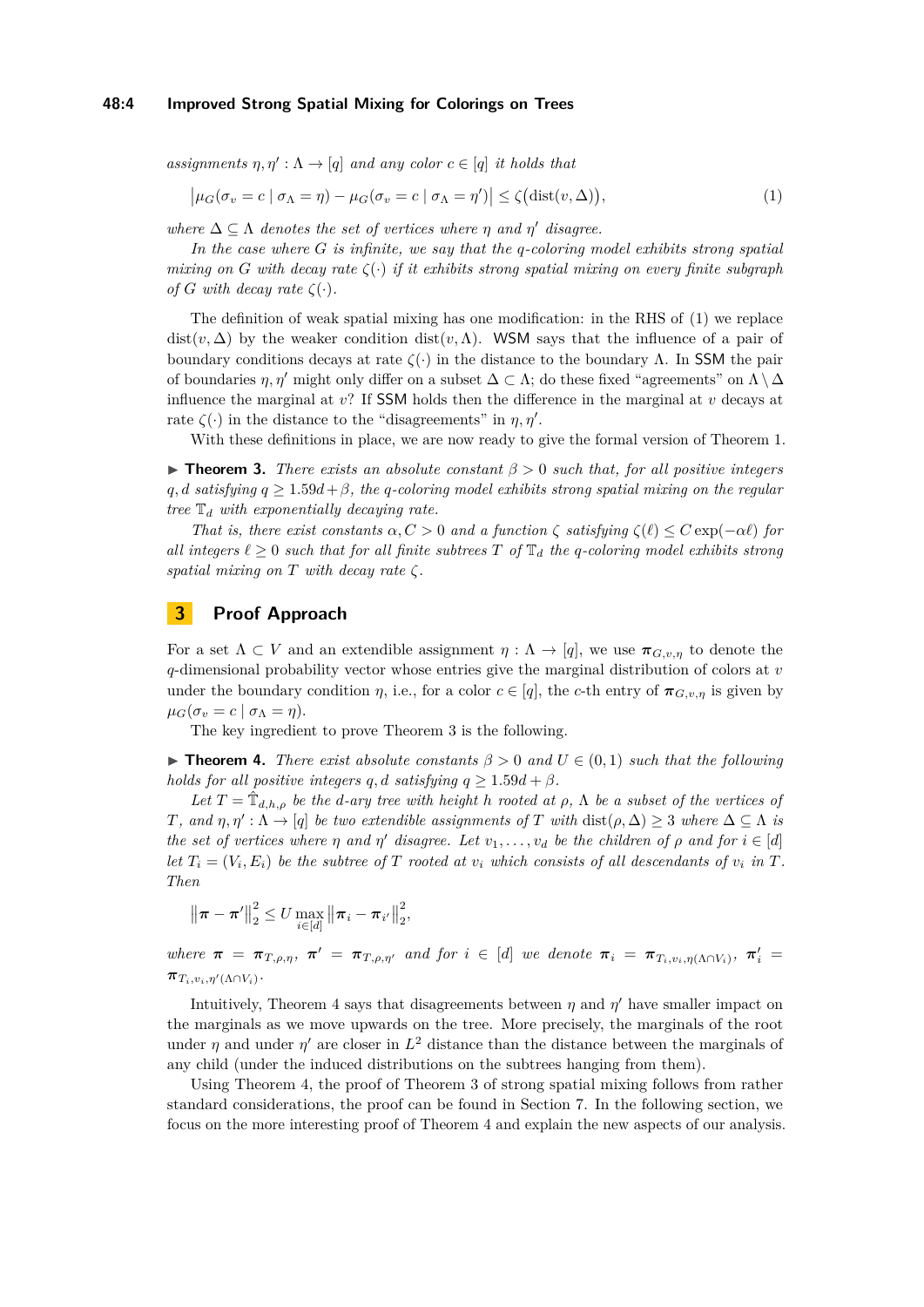## **3.1 The three main lemmas**

In this section, we lay down the main technical steps in proving Theorem [4.](#page-3-3) In particular, we will assume throughout that, for appropriate integers  $q, d, h, T = \hat{\mathbb{T}}_{d,h,\rho}$  is the *d*-ary tree with height *h* rooted at  $\rho$ ,  $\Lambda$  is a subset of the vertices of *T*, and  $\eta$ ,  $\eta' : \Lambda \to [q]$  are two extendible assignments of *T* with  $dist(\rho, \Delta) \geq 3$  where  $\Delta \subseteq \Lambda$  is the set of vertices where  $\eta$ and *η*' disagree. We als let  $v_1, \ldots, v_d$  be the children of  $\rho$  and for  $i \in [d]$  let  $T_i = (V_i, E_i)$  be the subtree of  $T$  rooted at  $v_i$  which consists of all descendants of  $v_i$  in  $T$ .

To prove Theorem [4,](#page-3-3) we will use tree recursions to express the marginal at the root in terms of the marginals at the children (as in previous works on WSM/SSM, see, e.g., [\[5,](#page-14-8) [13,](#page-14-9) [11\]](#page-14-7)). This recursion is the well-known *Belief Propagation* (BP) equation [\[24\]](#page-15-11); our proof of Theorem [4](#page-3-3) will be based on bounding appropriately the gradient of the BP equations. The new ingredient in our analysis is that we incorporate the combinatorial structure of agreements close to the root into a refined  $L^2$  analysis of the gradient.

Prior to delving into the analysis, we first describe the BP equation for the colorings model. Following the notation of Theorem [4,](#page-3-3) let  $\pi = \pi_{T,\rho,\eta}$ ,  $\pi' = \pi_{T,\rho,\eta'}$  be the marginal distributions at the root of the tree *T* under the boundary conditions  $\eta$  and  $\eta'$ , respectively. Similarly, for  $i \in [d]$ , let  $\pi_i$ ,  $\pi'_i$  be the marginals at the root  $v_i$  of the subtree  $T_i$  under  $\eta(\Lambda \cap V_i)$  and  $\eta'(\Lambda \cap V_i)$ , respectively.

We can now relate the distribution  $\pi$  with the distributions  $\{\pi_i\}_{i \in [d]}$  (and similarly,  $\pi'$ ) with the distributions  $\{\pi'_i\}_{i \in [d]}\}$  as follows. For *q*-dimensional probability vectors  $\mathbf{x}_1, \ldots, \mathbf{x}_d$ and a color  $c \in [q]$ , let  $f_c$  be the function

<span id="page-4-2"></span>
$$
f_c(\mathbf{x}_1, ..., \mathbf{x}_d) = \frac{\prod_{i \in [d]} (1 - x_{i,c})}{\sum_{j \in [q]} \prod_{i \in [d]} (1 - x_{i,j})},
$$
\n(2)

where, for  $i \in [d]$  and  $j \in [q]$ ,  $x_{i,j}$  denotes the *j*-th entry of the vector  $\mathbf{x}_i$ . Then, with  $\pi_c$  and  $\pi'_c$  denoting the *c*-th entries of  $\pi$  and  $\pi'$ , we have that

<span id="page-4-1"></span>
$$
\pi_c = \mu_T(\sigma_\rho = c \mid \sigma_\Lambda = \eta) = f_c(\pi_1, \dots, \pi_d),
$$
  
\n
$$
\pi_c' = \mu_T(\sigma_\rho = c \mid \sigma_\Lambda = \eta') = f_c(\pi_1', \dots, \pi_d').
$$
\n(3)

The functions  ${f_c}_{c \in [q]}$  correspond to the BP equations for the coloring model.

We are now ready to describe in more detail our SSM analysis. Specifically, to get a bound on the norm  $\|\pi - \pi'\|_2$ , we will study the gradient of  $f_c$  as we change the arguments  $(\pi_1, \ldots, \pi_d)$  to  $(\pi'_1, \ldots, \pi'_d)$  along the line connecting them. Our gradient analysis will take account of the following combinatorial notions.

**► Definition 5.** *A vertex v of T is called* frozen *under*  $\eta$  *if*  $v \in \Lambda$  *and* non-frozen *otherwise. For a non-frozen vertex v of T, a color k is* blocked *for v (under η) if there is a neighbor*  $u \in \Lambda$  *of v such that*  $\eta(u) = k$ *; the color is called* available *for v otherwise.* 

<span id="page-4-0"></span>I **Observation 6.** *In the setting of Theorem [4,](#page-3-3) we have that the disagreements between η and η* <sup>0</sup> *occur at distance at least 3 from the root. It follows that the set of the root's children that are frozen as well as the set of blocked colors for each of the non-frozen children are identical under both*  $\eta$  *and*  $\eta'$ .

We will utilize that the gradient components that correspond to either frozen children or blocked colors can be disregarded since, by Observation [6,](#page-4-0) the corresponding arguments in [\(3\)](#page-4-1) are fixed to the same value. Namely, we will track, for each color *c*, the fraction of non-frozen children which have color *c* available. This will allow us in the upcoming Lemma [10](#page-5-0) to aggregate accurately the gradient components corresponding to color *c*. The following definitions setup some relevant notation.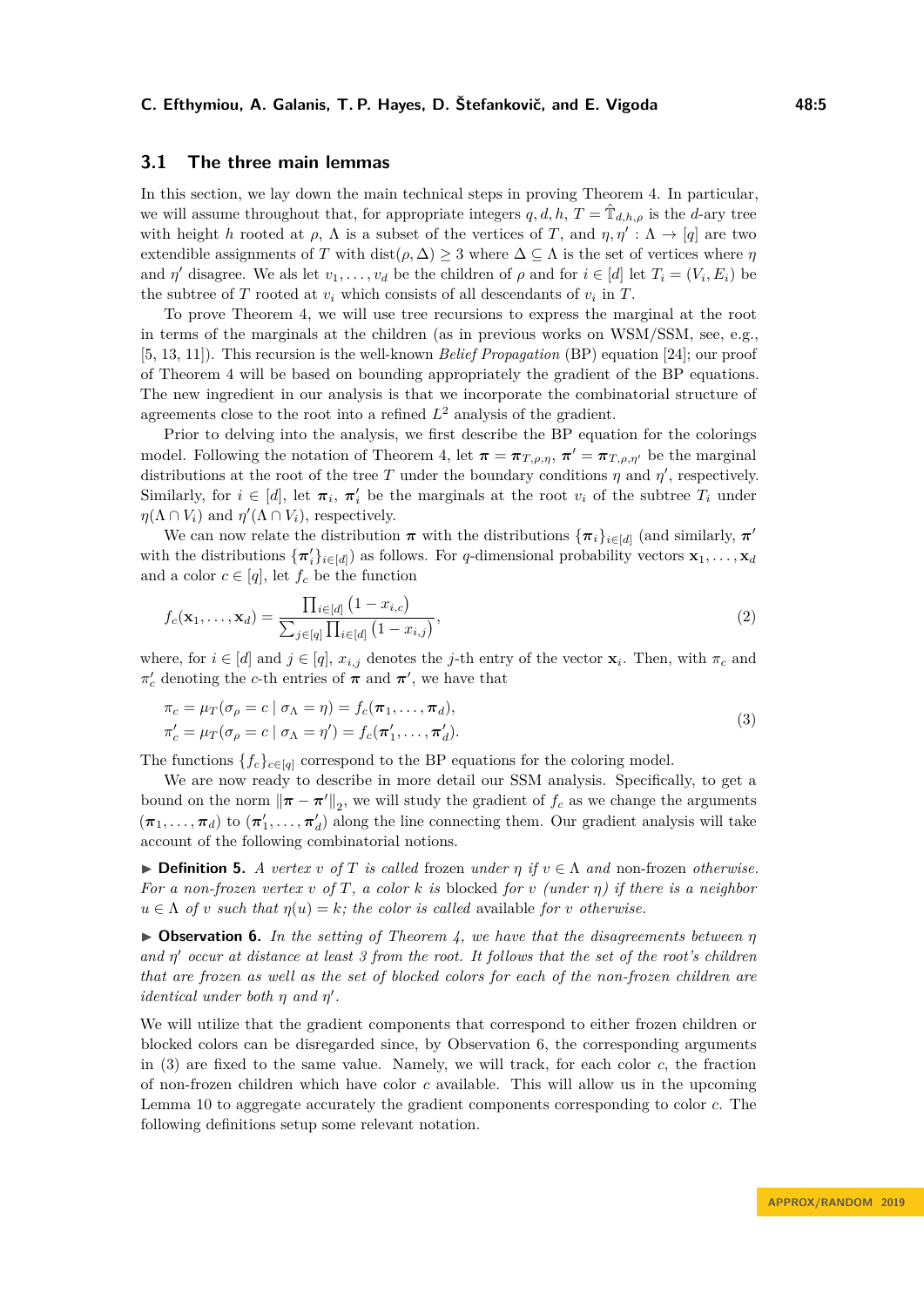<span id="page-5-2"></span>▶ **Definition 7.** Let D be the indices of the children of the root which are non-frozen under *n and η'*. For a color  $c \in [q]$ , let  $\gamma_c \in [0,1]$  be the fraction of indices  $i \in D$  such that color  $c$ *is available for*  $v_i$  *under*  $\eta$  *and*  $\eta'$  *(cf. Observation [6\)](#page-4-0). Let*  $\gamma$  *and*  $\sqrt{\gamma}$  *be the q-dimensional vector with entries*  $\{\gamma_c\}_{c \in [q]}$  *and*  $\{\sqrt{\gamma_c}\}_{c \in [q]}$ *, respectively.* 

Intuitively, if *γ<sup>c</sup>* is close to 0, color *c* is blocked at a lot of the children and hence the distance  $\|\boldsymbol{\pi} - \boldsymbol{\pi}'\|_2$  at the root should not depend a lot on the color *c* (since most components of the gradient corresponding to color *c* are zero).

The following couple of definitions will be relevant for capturing more precisely the gradient of the functions  ${f_c}_{c \in [q]}$ . To begin with, the gradient will actually turn out to be related to the value of  $f_c$  as we move along the line  $(\pi_1, \ldots, \pi_d)$  to  $(\pi'_1, \ldots, \pi'_d)$ . More precisely, we have the following definition.

<span id="page-5-1"></span>▶ **Definition 8.** *For*  $t \in [0,1]$ *, let*  $\hat{\pi}(t) = {\hat{\pi}_c(t)}_{c \in [q]}$  *be the q-dimensional probability vector whose c*-*th* entry is given by  $f_c(t\pi_1 + (1-t)\pi'_1, \ldots, t\pi_d + (1-t)\pi'_d)$ .

Note that  $\hat{\pi}(1) = \pi$  and  $\hat{\pi}(0) = \pi'$ ; in this sense, we can think of the vector  $\hat{\pi}(t)$  as having the marginals at the root as we interpolate between  $(\pi_1, \ldots, \pi_d)$  to  $(\pi'_1, \ldots, \pi'_d)$ .

The next definition will be relevant for bounding the  $L^2$  norm of the gradient along the line connecting to  $(\pi_1, \ldots, \pi_d)$  to  $(\pi'_1, \ldots, \pi'_d)$ . The bound will be in terms of the "marginals" at the root, as captured by the vector  $\hat{\pi}(t)$  (cf. Definition [8\)](#page-5-1), and the availability of the *q* colors at the children, as captured by the vector  $\gamma$  (cf. Definition [7\)](#page-5-2). In particular, we will be interested in the *L* <sup>2</sup> norm of the following matrix, which is an idealized version to the Jacobian of the BP equation (see  $(13)$ ) for the precise formula).<sup>[2](#page-5-3)</sup>

<span id="page-5-5"></span>**If Definition 9.** Let  $\hat{\pi}, \hat{\gamma}$  be *q*-dimensional vectors with non-negative entries. The matrix  $\mathbf{M}_{\hat{\boldsymbol{\pi}},\hat{\boldsymbol{\gamma}}}$  corresponding to the vectors  $\hat{\boldsymbol{\pi}},\hat{\boldsymbol{\gamma}}$  is given by  $(\text{diag}(\hat{\boldsymbol{\pi}}) - \hat{\boldsymbol{\pi}}\hat{\boldsymbol{\pi}}^{\textsf{T}}) \text{diag}(\hat{\boldsymbol{\gamma}})$ .

Our first main lemma shows how to bound the distance between the marginals at the root under *η* and *η'*, i.e.,  $\|\pi - \pi'\|$ 2  $\frac{2}{2}$ , in terms of the aggregate distance at the children. The new ingredient in our bound is to account more carefully for the availability of the colors at the children (i.e., the vector  $\gamma$ ).

<span id="page-5-0"></span>▶ **Lemma 10.** *Let q, d be positive integers so that*  $q \ge d+2$ *. Then* 

$$
\left\|\boldsymbol{\pi} - \boldsymbol{\pi}'\right\|_{2}^{2} \leq |D|K^{2} \sum_{i \in [d]} \left\|\boldsymbol{\pi}_{i} - \boldsymbol{\pi}_{i'}\right\|_{2}^{2} \qquad \text{where } K := \frac{1}{1 - \frac{1}{q - d}} \max_{t \in (0, 1)} \left\|\mathbf{M}_{\hat{\boldsymbol{\pi}}(t), \sqrt{\gamma}}\right\|_{2},
$$

*where*  $D, \gamma, \sqrt{\gamma}$  *are as in Definition* [7,](#page-5-2)  $\hat{\pi}(t)$  *is as in Definition* [8,](#page-5-1) and  $\mathbf{M}_{\hat{\pi}(t),\sqrt{\gamma}}$  *is as in Definition [9.](#page-5-5)*

Given Lemma [10,](#page-5-0) we are left with obtaining a good upper bound on the norm  $\|\mathbf{M}_{\hat{\pi}(t), \sqrt{\gamma}}\|_2$ that takes advantage of the presence of the vector  $\gamma$ . It is not hard to see that the  $L^2$  norm of the matrix  $(\text{diag}(\hat{\boldsymbol{\pi}}) - \hat{\boldsymbol{\pi}} \hat{\boldsymbol{\pi}}^{\text{T}})$  is bounded by max<sub>j∈[*q*]</sub>  $\hat{\pi}_j$ . The following result can be seen as a generalisation of this fact, which is however significantly more involved to prove. The proof is given in Section [4.](#page-6-0)

<span id="page-5-3"></span><sup>&</sup>lt;sup>2</sup> For a square matrix **M**, we use  $\|\mathbf{M}\|_{2}$  to denote its  $L^{2}$  norm, i.e.,  $\|\mathbf{M}\|_{2} = \max_{\|\mathbf{x}\|_{2}=1} \|\mathbf{M}\mathbf{x}\|_{2}$ . A fact that will be useful later is that  $\|\mathbf{M}\|_2 = \max_{\|\mathbf{x}\|_2=1} \|\mathbf{x}^\intercal \mathbf{M}\|_2$ , even for non-symmetric matrices **M**.

<span id="page-5-4"></span><sup>3</sup> For a vector **x**, diag(**x**) denotes the diagonal matrix with the entries of **x** on the diagonal.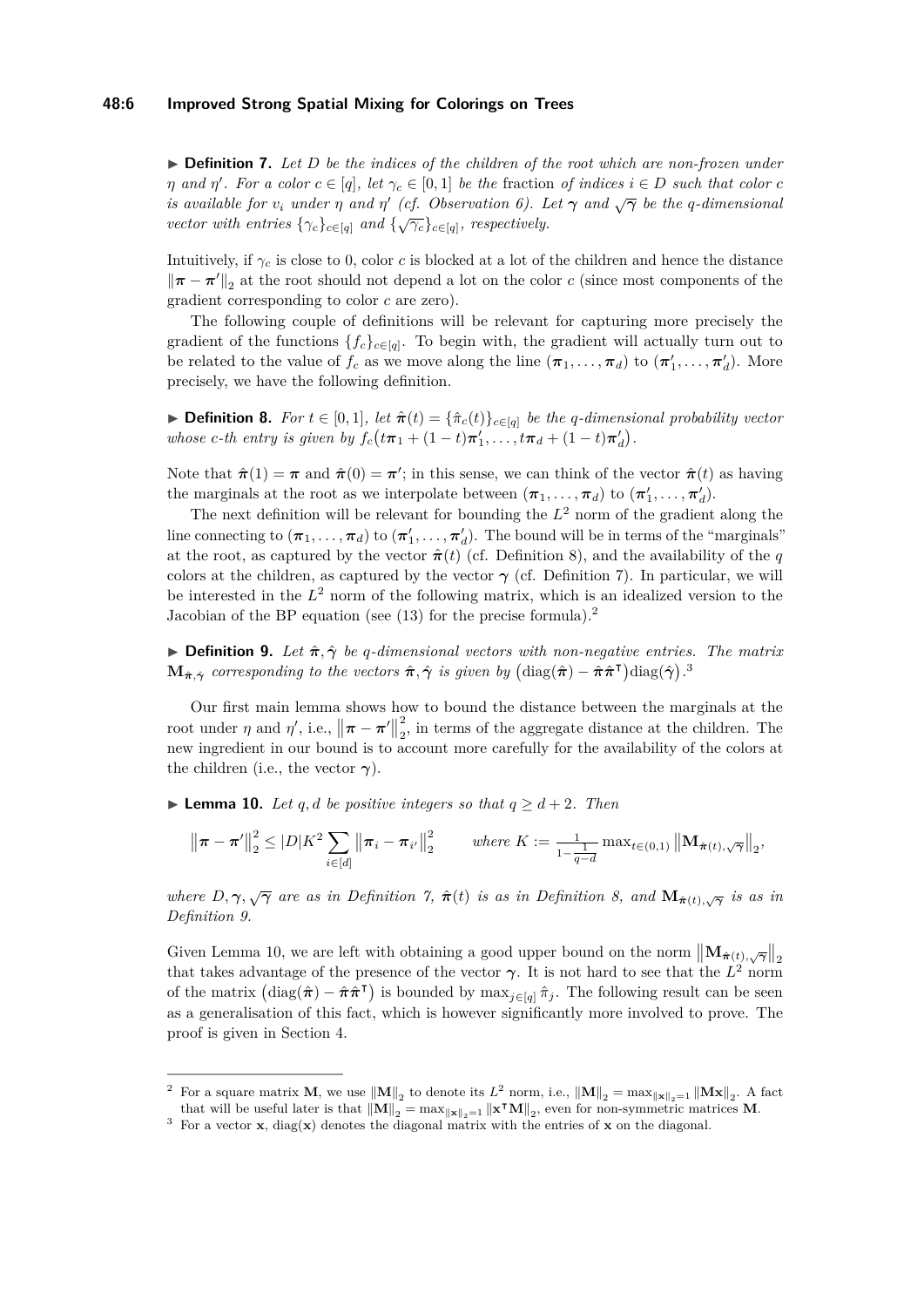<span id="page-6-1"></span>**I Lemma 11.** Let *q* be a positive integer,  $\hat{\pi}$  be a *q*-dimensional probability vector and  $\hat{\gamma}$  be *a q-dimensional vector with non-negative entries which are all bounded by 1. Then, the L* 2 *norm of the matrix*  $\mathbf{M}_{\hat{\boldsymbol{\pi}},\hat{\boldsymbol{\gamma}}} = (\text{diag}(\hat{\boldsymbol{\pi}}) - \hat{\boldsymbol{\pi}}\hat{\boldsymbol{\pi}}^{\textsf{T}}) \text{diag}(\hat{\boldsymbol{\gamma}})$  satisfies

$$
\|\mathbf{M}_{\hat{\boldsymbol{\pi}},\hat{\boldsymbol{\gamma}}}\|_2 \leq \frac{1}{2} \max_{j\in[q]}\hat{\pi}_j \big(1+(\hat{\gamma}_j)^2\big),\
$$

*where*  $\{\hat{\pi}_j\}_{j \in [q]}, \{\hat{\gamma}_j\}_{j \in [q]}$  *are the entries of*  $\hat{\pi}, \hat{\gamma}$ *, respectively.* 

The final component of our proof is to utilize the bound in Lemma [11](#page-6-1) to derive an upper bound on the norm of the matrix  $\mathbf{M}_{\hat{\pi}(t),\sqrt{\gamma}}$  appearing in Lemma [10.](#page-5-0) To prove Theorem [4,](#page-3-3) we roughly need to show that the norm is bounded by  $1/|D|$ . We show that this is indeed the case in Section [6.](#page-10-0)

<span id="page-6-2"></span>**Lemma 12.** *There exist absolute constants*  $\beta > 0$  *and*  $K' \in (0,1)$  *such that the following holds for all positive integers q, d satisfying*  $q \geq 1.59d + \beta$ *.* 

*Let*  $\gamma$ ,  $\hat{\pi}(t)$  *be the q-dimensional vectors of Definitions* [7](#page-5-2) *and* [8,](#page-5-1) respectively. Then, for *all*  $t \in [0, 1]$  *and all colors*  $k \in [q]$ *, it holds that* 

$$
\frac{1}{2}\hat{\pi}_k(t)(1+\gamma_k) < K'/|D|,
$$

*where D is the set of non-frozen children of*  $\rho$  *under*  $\eta$  *and*  $\eta'$ *.* 

Assuming Lemmas [10,](#page-5-0) [11](#page-6-1) and [12](#page-6-2) for now, we next conclude the proof of Theorem [4.](#page-3-3)

**Proof of Theorem [4.](#page-3-3)** Let  $U' := (1 + K')/2$  where  $K' \in (0, 1)$  is the constant in Lemma [12.](#page-6-2) Let  $\beta > 0$  be a sufficiently large constant so that, for all  $q \geq 1.59d + \beta$ , the conclusion of Lemma [12](#page-6-2) applies and  $\frac{1}{1-\frac{1}{q-d}}K' < U'$ . We will show that

$$
\|\boldsymbol{\pi} - \boldsymbol{\pi}'\|_2^2 \le U \max_{i \in [d]} \|\boldsymbol{\pi}_i - \boldsymbol{\pi}_{i'}\|_2^2, \text{ with } U := (U')^2. \tag{4}
$$

Indeed, by Lemmas [10,](#page-5-0) [11](#page-6-1) and [12,](#page-6-2) we have that

$$
\|\boldsymbol{\pi} - \boldsymbol{\pi}'\|_2^2 \leq \frac{U}{|D|} \sum_{i \in [d]} \|\boldsymbol{\pi}_i - \boldsymbol{\pi}'_i\|_2^2.
$$

Note that an index  $i \notin D$  corresponds to a frozen child  $v_i$  and therefore  $\pi_i = \pi'_i$  for all  $i \notin D$ and hence

$$
\frac{1}{|D|}\sum_{i\in[d]}\left\|\pi_{i}-\pi'_{i}\right\|_{2}^{2}\leq\max_{i\in[d]}\left\|\pi_{i}-\pi_{i'}\right\|_{2}^{2},
$$

proving [\(4\)](#page-6-3). This completes the proof of Theorem [4.](#page-3-3)

## <span id="page-6-0"></span>**4 Bound on the matrix norm: proof of Lemma [11](#page-6-1)**

In this section, we prove Lemma [11.](#page-6-1)

**Proof of Lemma [11.](#page-6-1)** For this proof, it will be convenient to simplify notation and use  $\pi$ instead of  $\hat{\pi}$  and  $\gamma$  instead of  $\hat{\gamma}$ , so that  $\mathbf{M}_{\pi,\gamma}$  becomes  $(\text{diag}(\pi) - \pi \pi^{\dagger}) \text{diag}(\gamma)$ . Let  $C := \frac{1}{2} \max_{j \in [q]} \pi_j(1 + \gamma_j^2)$ . We will establish that  $\|\mathbf{M}_{\pi, \gamma}\|_2 \leq C$  by showing that for an arbitrary *q*-dimensional vector **x** it holds that

<span id="page-6-4"></span>
$$
\|\mathbf{x}^{\mathsf{T}}\mathbf{M}_{\pi,\gamma}\|_{2}^{2} \le C^{2} \left\|\mathbf{x}\right\|_{2}^{2}.
$$
\n
$$
(5)
$$

<span id="page-6-3"></span>
$$
\blacktriangleleft
$$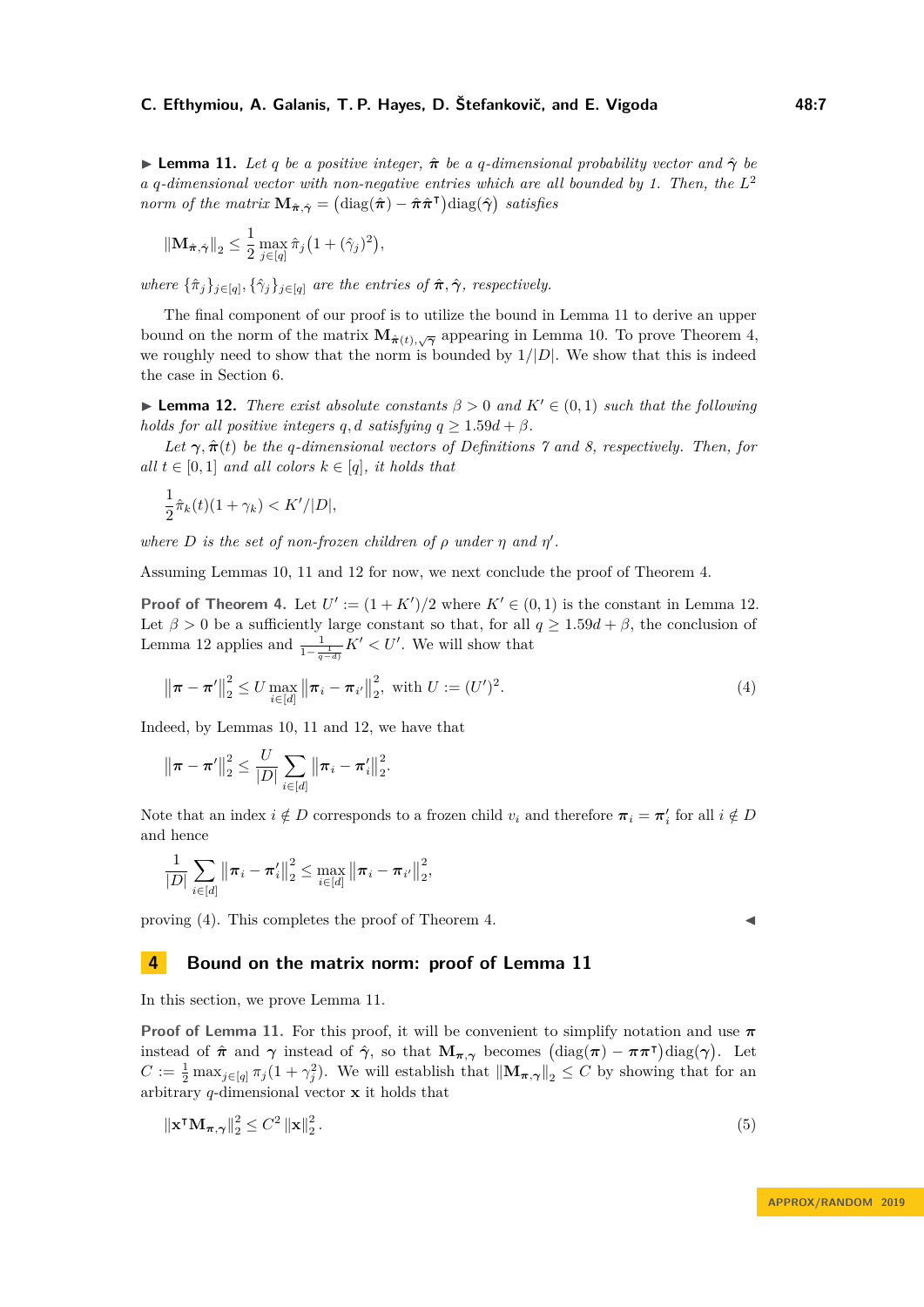## **48:8 Improved Strong Spatial Mixing for Colorings on Trees**

We will focus on proving [\(5\)](#page-6-4) in the case where the entries of the vector  $\gamma$  are all nonnegative and strictly less than one; the case where some of the entries of  $\gamma$  are equal to 1 follows from the continuity of [\(5\)](#page-6-4) with respect to  $\gamma$ .

So, assume that  $\gamma_j \in [0,1)$  for all  $j \in [q]$ . Observe that

$$
\|\mathbf{x}^\mathsf{T}\mathbf{M}_{\boldsymbol{\pi},\boldsymbol{\gamma}}\|^2_2 = \sum_{j\in[q]} \pi_j^2 \gamma_j^2 (x_j - w)^2 \text{ where } w := \sum_{j\in[q]} \pi_j x_j.
$$

Let  $y_j = x_j - w$  for  $j \in [q]$ . Since  $\pi$  is a probability vector, we have

$$
\sum_{j\in[q]} \pi_j y_j = 0.
$$

Moreover, we can rewrite [\(5\)](#page-6-4) as

<span id="page-7-0"></span>
$$
\sum_{j \in [q]} \frac{\pi_j^2 \gamma_j^2}{C^2} y_j^2 \le \sum_{j \in [q]} (y_j + w)^2.
$$
\n(6)

Note that the function  $f(z) = \sum_{j \in [q]} (y_j + z)^2$  achieves its minimum for  $z^* = -\frac{1}{q} \sum_{j \in [q]} y_j$ and  $f(z^*) = \sum_{j \in [q]} y_j^2 - \frac{1}{q} (\sum_{j \in [q]} y_j)^2$ . Hence, to prove [\(6\)](#page-7-0) (and therefore [\(5\)](#page-6-4)), it suffices to show that

<span id="page-7-1"></span>
$$
\left(\sum_{j\in[q]} y_j\right)^2 \le q \sum_{j\in[q]} \frac{y_j^2}{A_j}, \text{ where } A_j := \frac{C^2}{C^2 - \pi_j^2 \gamma_j^2} \tag{7}
$$

Note that the  $A_j$ 's are well-defined and greater than 1 for all  $j \in [q]$  by our assumption that  $\gamma_j \in [0, 1)$ , cf. the argument below [\(5\)](#page-6-4). Using that  $\sum_{j \in [q]} \pi_j y_j = 0$ , we therefore obtain that [\(7\)](#page-7-1) is equivalent to

<span id="page-7-3"></span>
$$
\left(\sum_{j\in[q]} y_j(1+t\pi_j)\right)^2 \le q \sum_{j\in[q]} \frac{y_j^2}{A_j}, \text{ where } A_j := \frac{C^2}{C^2 - \pi_j^2 \gamma_j^2},\tag{8}
$$

for any real number  $t -$  we will specify  $t$  soon (cf. the upcoming  $(10)$ ). In particular, by the Cauchy-Schwarz inequality, we have

$$
\left(\sum_{j\in[q]} y_j(1+t\pi_j)\right)^2 \le \sum_{j\in[q]} \frac{y_j^2}{A_j} \sum_{j\in[q]} A_j(1+t\pi_j)^2,
$$

so [\(8\)](#page-7-3) and hence [\(7\)](#page-7-1) will follow if we find *t* such that

<span id="page-7-4"></span><span id="page-7-2"></span>
$$
\sum_{j \in [q]} A_j (1 + t \pi_j)^2 \le q. \tag{9}
$$

We will choose  $t$  to minimise the l.h.s. in  $(9)$ , i.e., set

$$
t := -\frac{\sum_{j \in [q]} A_j \pi_j}{\sum_{j \in [q]} A_j \pi_j^2}, \quad \text{so that} \quad \sum_{j \in [q]} A_j (1 + t \pi_j)^2 = \sum_{j \in [q]} A_j - \frac{\left(\sum_{j \in [q]} A_j \pi_j\right)^2}{\sum_{j \in [q]} A_j \pi_j^2}.
$$
 (10)

Therefore, for this choice of *t*, [\(9\)](#page-7-4) becomes

<span id="page-7-5"></span>
$$
\sum_{j \in [q]} (A_j - 1) \sum_{j \in [q]} A_j \pi_j^2 \le \left( \sum_{j \in [q]} A_j \pi_j \right)^2.
$$
 (11)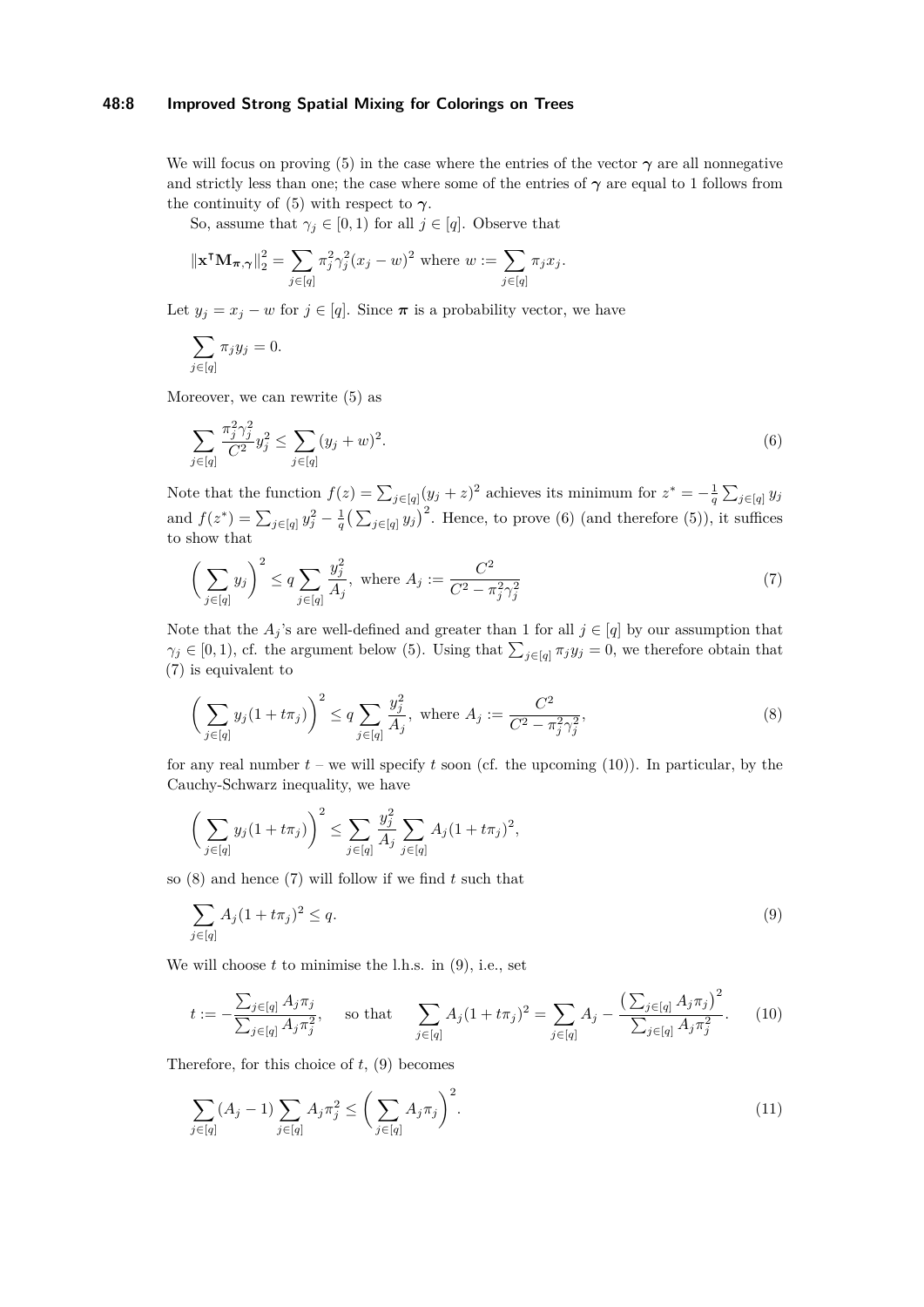Using that  $A_j = \frac{C^2}{C^2 - \pi}$  $\frac{C^2}{C^2 - \pi_j^2 \gamma_j^2}$ , [\(11\)](#page-7-5) is equivalent to (note the division by  $C^2$  of both sides)

<span id="page-8-1"></span>
$$
\sum_{j \in [q]} \frac{\pi_j^2 \gamma_j^2}{C^2 - \pi_j^2 \gamma_j^2} \sum_{j \in [q]} \frac{\pi_j^2}{C^2 - \pi_j^2 \gamma_j^2} \le \left(\sum_{j \in [q]} \frac{C \pi_j}{C^2 - \pi_j^2 \gamma_j^2}\right)^2.
$$
\n(12)

We next establish [\(12\)](#page-8-1). We can upper bound the l.h.s. of (12) using the inequality  $ab \leq$  $\left(\frac{a+b}{2}\right)^2$ , which gives that

$$
\sum_{j \in [q]} \frac{\pi_j^2 \gamma_j^2}{C^2 - \pi_j^2 \gamma_j^2} \sum_{j \in [q]} \frac{\pi_j^2}{C^2 - \pi_j^2 \gamma_j^2} \le \bigg(\sum_{j \in [q]} \frac{\pi_j^2 (1 + \gamma_j^2)}{2(C^2 - \pi_j^2 \gamma_j^2)}\bigg)^2.
$$

So, to prove [\(12\)](#page-8-1), it suffices to show that for each  $i \in [q]$ , it holds that

$$
\frac{\pi_j^2 (1+\gamma_j^2)}{2(C^2 - \pi_j^2 \gamma_j^2)} \le \frac{C\pi_j}{C^2 - \pi_j^2 \gamma_j^2}
$$

which is indeed true, since  $C \geq \frac{1}{2}\pi_j(1+\gamma_j^2)$  for all  $i \in [q]$  by the definition of *C*.

This proves [\(12\)](#page-8-1), which in turn establishes [\(8\)](#page-7-3) for the choice of *t* in [\(10\)](#page-7-2). This yields [\(7\)](#page-7-1) and hence  $(5)$  as well, finishing the proof of Lemma [11.](#page-6-1)

## **5 Gradient analysis with blocked colors: proof of Lemma [10](#page-5-0)**

In this section, we prove Lemma [10.](#page-5-0)

**Proof of Lemma [10.](#page-5-0)** For  $i \in [d]$  and  $j \in [q]$ , let  $F_{c,j}^{(i)}(\mathbf{x})$  be the partial derivative  $\frac{\partial f_c}{\partial x_{i,j}}$  viewed as a function of the "concatenated" vector  $\mathbf{x} = (\mathbf{x}_1, \dots, \mathbf{x}_d)$ . Note that, whenever  $x_{i,j} \neq 1$ , we have that

<span id="page-8-0"></span>
$$
F_{c,j}^{(i)}(\mathbf{x}) = -\frac{f_c(\mathbf{x}_1, \dots, \mathbf{x}_d) - (f_c(\mathbf{x}_1, \dots, \mathbf{x}_d))^2}{1 - x_{i,j}} \text{ if } j = c,
$$
  
\n
$$
F_{c,j}^{(i)}(\mathbf{x}) = \frac{f_c(\mathbf{x}_1, \dots, \mathbf{x}_d) f_j(\mathbf{x}_1, \dots, \mathbf{x}_d)}{1 - x_{i,j}} \text{ if } j \neq c.
$$
\n(13)

As mentioned earlier, we will interpolate between  $\pi$  and  $\pi'$  by interpolating along the straight-line segment connecting  $(\pi_1, \ldots, \pi_d)$  and  $(\pi'_1, \ldots, \pi'_d)$ . In particular, for  $t \in [0, 1]$ , let  $\hat{\pi}_c(t)$  denote the *c*-th entry of the vector  $\hat{\pi}(t)$  defined in the statement of the lemma. Then, we have that

<span id="page-8-2"></span>
$$
\hat{\pi}_c(t) = f_c(\mathbf{z}(t)), \text{ where } \mathbf{z}(t) \text{ is the vector } (t\boldsymbol{\pi}_1 + (1-t)\boldsymbol{\pi}_1', \dots, t\boldsymbol{\pi}_d + (1-t)\boldsymbol{\pi}_d'). \tag{14}
$$

We will use  $z_{i,j}(t)$  to denote the *j*-th entry of the *i*-th vector in  $z(t)$ , i.e.,  $z_{i,j}(t) = t\pi_{i,j}$  +  $(1-t)\pi'_{i,j}$ .

Let  $\overline{D}$  be the set of indices *i* such that  $v_i$  is not frozen under  $\eta$  and  $\eta'$  (cf. Observation [6\)](#page-4-0). Observe that, for all  $i \notin D$  and  $c, j \in [q]$ , we have that  $z_{i,j}(t) = \pi_{i,j} = \pi'_{i,j}$  for  $t \in [0,1]$ . Moreover, for  $i \in D$  and  $j \in [q]$  we have that  $\pi_{i,j}$ ,  $\pi'_{i,j} \leq 1/(q-d)$  (since the child  $v_i$  has at least  $q - d$  available colors in the subtree  $T_i$ ) and hence

$$
0 \le z_{i,j}(t) \le 1/(q-d). \tag{15}
$$

Since  $z_{i,j}(t) \neq 1$  for  $i \in D$  and  $j \in [q]$ , it follows that

$$
\frac{d\hat{\pi}_c}{dt} = \sum_{i \in D} \sum_{j=1}^q F_{c,j}^{(i)}(\mathbf{z}(t)) (\pi_{i,j} - \pi'_{i,j}).
$$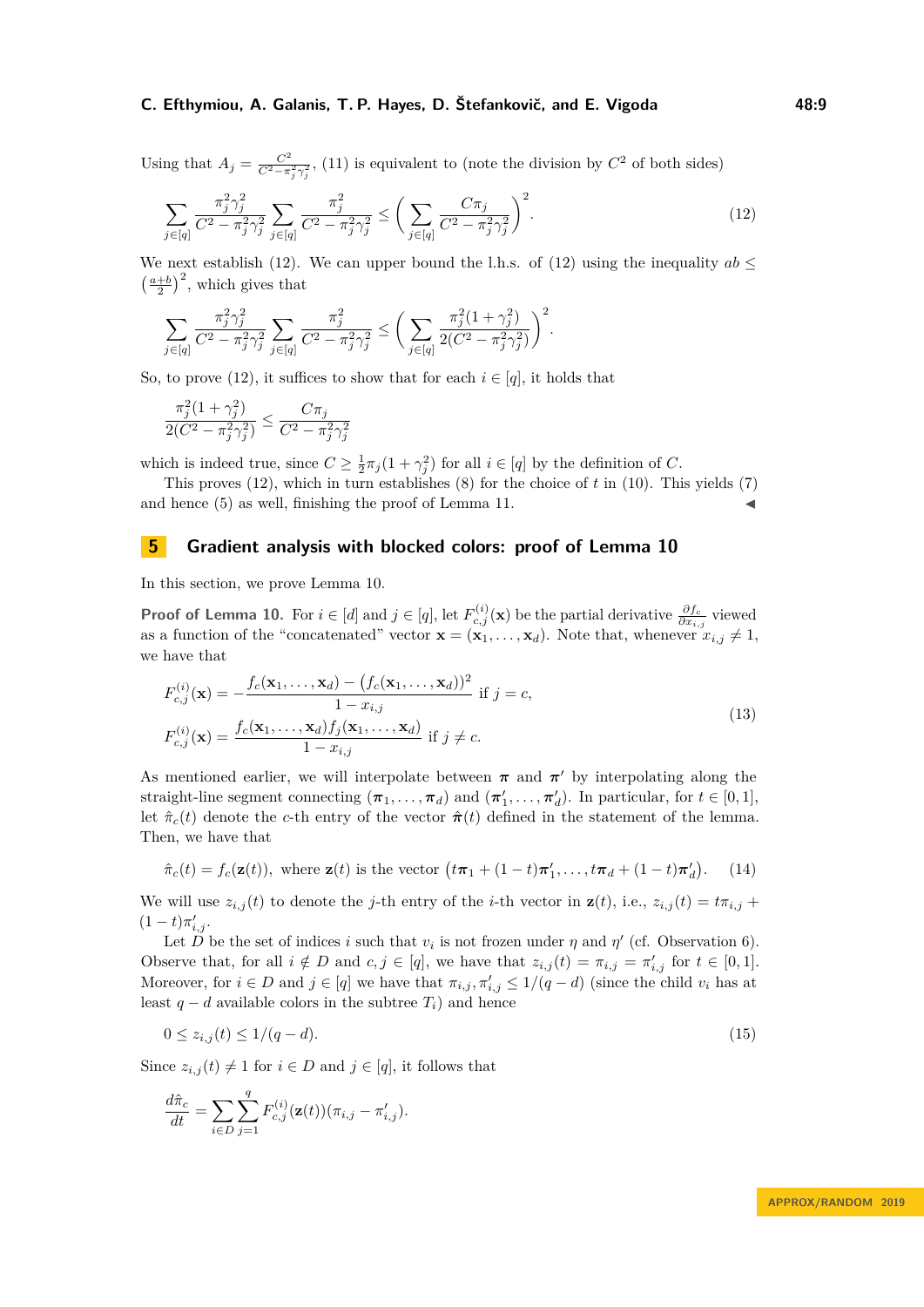## **48:10 Improved Strong Spatial Mixing for Colorings on Trees**

Using [\(3\)](#page-4-1), we therefore have that

$$
(\pi_c - \pi_c')^2 = (\hat{\pi}_c(1) - \hat{\pi}_c(0))^2 = \left(\int_0^1 \frac{d\hat{\pi}_c}{dt} dt\right)^2 = \left(\int_0^1 \sum_{i \in D} \sum_{j=1}^q F_{c,j}^{(i)}(\mathbf{z}(t)) (\pi_{i,j} - \pi_{i,j}') dt\right)^2
$$
  

$$
\leq \int_0^1 \left(\sum_{i \in D} \sum_{j=1}^q F_{c,j}^{(i)}(\mathbf{z}(t)) (\pi_{i,j} - \pi_{i,j}')\right)^2 dt,
$$

where the last inequality follows by applying the Cauchy-Schwarz inequality for integrals. By summing over all colors  $c \in [q]$ , we obtain

<span id="page-9-0"></span>
$$
\left\|\pi - \pi'\right\|_{2}^{2} \leq \int_{0}^{1} \sum_{c=1}^{q} \left(\sum_{i \in D} \sum_{j=1}^{q} F_{c,j}^{(i)}(\mathbf{z}(t)) (\pi_{i,j} - \pi'_{i,j})\right)^{2} dt.
$$
 (16)

To simplify the r.h.s. of [\(16\)](#page-9-0), we first note that, by [\(13\)](#page-8-0) and [\(14\)](#page-8-2), we have

<span id="page-9-2"></span>
$$
F_{c,j}^{(i)}(\mathbf{z}(t)) = \frac{A_{c,j}(t)}{1 - z_{i,j}(t)} \text{ where } A_{c,j} := \begin{cases} (\hat{\pi}_c(t))^2 - \hat{\pi}_c(t), & \text{if } j = c, \\ \hat{\pi}_c(t)\hat{\pi}_j(t), & \text{if } j \neq c \end{cases}
$$
(17)

Moreover, for  $j \in [q]$ , set

<span id="page-9-1"></span>
$$
u_j(t) = \frac{1}{|D|\gamma_j} \sum_{i \in D} \frac{\pi_{i,j} - \pi'_{i,j}}{1 - z_{i,j}(t)} \text{ if } \gamma_j > 0 \text{, else set } u_j(t) = 0. \tag{18}
$$

Note that if color *j* is blocked for the child  $v_i$  we have that  $\pi_{i,j} - \pi'_{i,j} = 0$ , so using the power mean inequality we have that

<span id="page-9-4"></span>
$$
\gamma_j(u_j(t))^2 \le \frac{1}{|D|} \sum_{i \in D} \left( \frac{\pi_{i,j} - \pi'_{i,j}}{1 - z_{i,j}} \right)^2.
$$
\n(19)

Then, for  $c \in [q]$ , we have that

<span id="page-9-3"></span>
$$
\sum_{i \in D} \sum_{j=1}^{q} F_{c,j}^{(i)}(\mathbf{z}(t)) (\pi_{i,j} - \pi'_{i,j}) = \sum_{j=1}^{q} A_{c,j}(t) \sum_{i \in D} \frac{\pi_{i,j} - \pi'_{i,j}}{1 - z_{i,j}(t)} = |D| \sum_{j=1}^{q} A_{c,j}(t) \gamma_j u_j(t), \quad (20)
$$

where the last equality follows from [\(18\)](#page-9-1) and observing that if  $\gamma_j = 0$  then  $\pi_{i,j} - \pi'_{i,j} = 0$ for all  $i \in D$ . Note that the  $(c, q)$ -entry of  $\mathbf{M}_{\hat{\pi}(t), \sqrt{\gamma}}$  is exactly  $-A_{c,j}(t)\sqrt{\gamma_j}$  (cf. [\(17\)](#page-9-2) and Definition [9\)](#page-5-5) and hence, using [\(20\)](#page-9-3), we can write the integrand in the r.h.s. of [\(16\)](#page-9-0) as

<span id="page-9-5"></span>
$$
\sum_{c=1}^{q} \left( \sum_{i \in D} \sum_{j=1}^{q} F_{c,j}^{(i)}(\mathbf{z}(t)) (\pi_{i,j} - \pi'_{i,j}) \right)^2 = |D|^2 \left\| \mathbf{M}_{\hat{\boldsymbol{\pi}}(t), \sqrt{\gamma}} \mathbf{u}(t) \right\|_2^2, \tag{21}
$$

where, for  $t \in [0, 1]$ ,  $\mathbf{u}(t)$  is the *q*-dimensional vector with entries  $\{\sqrt{\gamma_j} u_j(t)\}_{j \in [q]}$ . Let

<span id="page-9-6"></span>
$$
W := \max_{t \in [0,1]} ||\mathbf{M}_{\hat{\boldsymbol{\pi}}(t), \sqrt{\gamma}}||_2, \text{ so that } K = \frac{W}{1 - \frac{1}{q-d}}.
$$

Then, for  $t \in [0, 1]$ , we have that

$$
\|\mathbf{M}_{\hat{\boldsymbol{\pi}}(t),\sqrt{\gamma}}\mathbf{u}(t)\|_{2}^{2} \leq W^{2} \|\mathbf{u}(t)\|_{2}^{2} = W^{2} \sum_{j \in [q]} \gamma_{j} (u_{j}(t))^{2} \leq \frac{W^{2}}{|D|} \sum_{j \in [q]} \sum_{i \in D} \left\|\frac{\pi_{i,j} - \pi'_{i,j}}{1 - z_{i,j}(t)}\right\|_{2}^{2}
$$

$$
\leq \frac{K^{2}}{|D|} \sum_{j \in [q]} \sum_{i \in D} \left\|\pi_{i,j} - \pi'_{i,j}\right\|_{2}^{2} = \frac{K^{2}}{|D|} \sum_{i \in [d]} \left\|\pi_{i} - \pi'_{i}\right\|_{2}^{2},
$$
\n(22)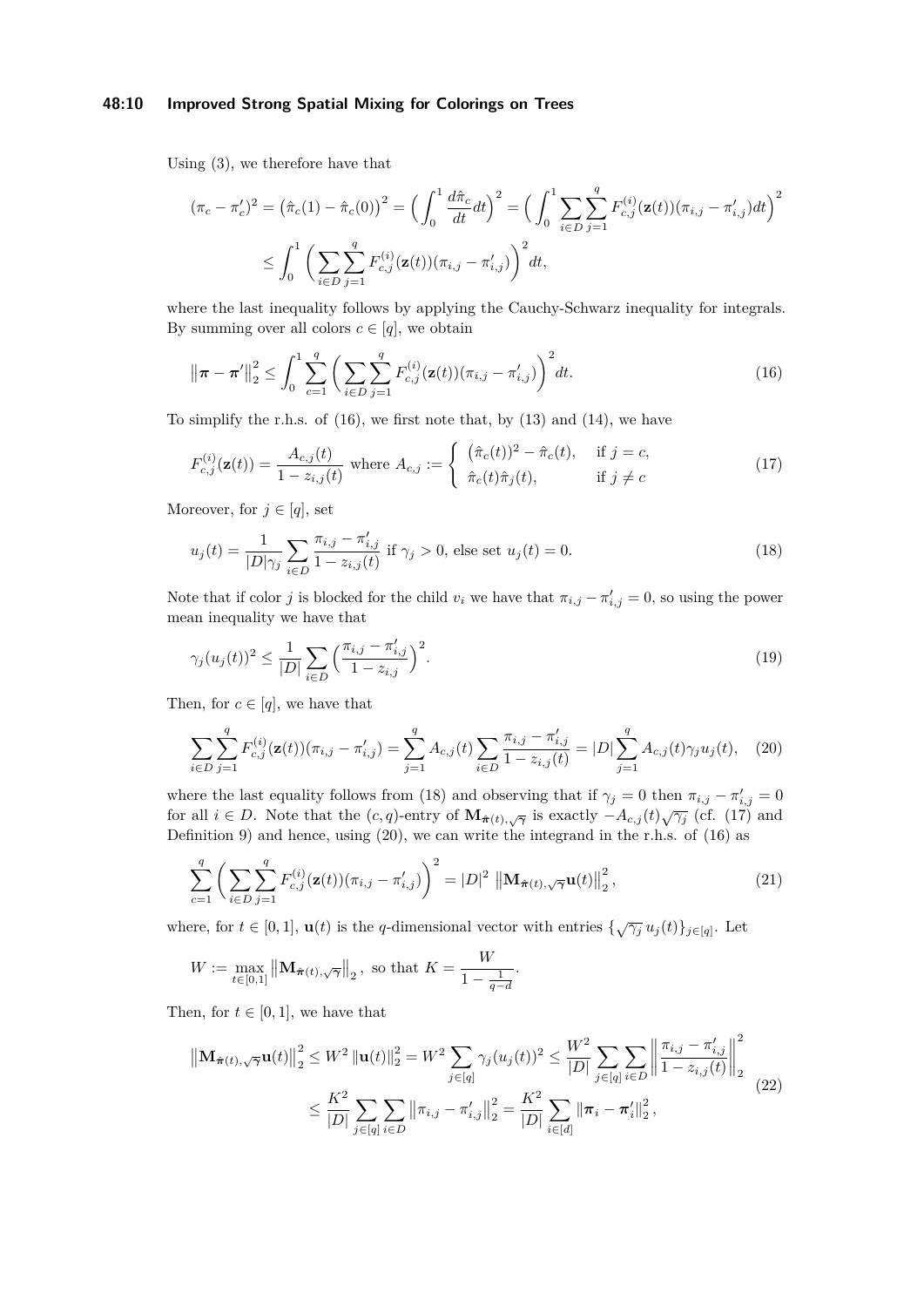where the first inequality is by definition of the norm, the second inequality follows from [\(19\)](#page-9-4), the third inequality follows from  $0 \leq z_{i,j}(t) \leq 1/(q-d)$ , and the last equality follows from the fact that for  $i \notin D$  we have that  $\pi_i = \pi'_i$ . Combining [\(16\)](#page-9-0), [\(21\)](#page-9-5) and [\(22\)](#page-9-6), we obtain that

$$
\left\|\boldsymbol{\pi}-\boldsymbol{\pi}'\right\|_{2}^{2} \leq |D|K^{2} \sum_{i\in[d]}\left\|\boldsymbol{\pi}_{i}-\boldsymbol{\pi}'_{i}\right\|_{2}^{2}.
$$

This finishes the proof of Lemma [10.](#page-5-0)

# <span id="page-10-0"></span>**6 Bounds on the marginals: proof of Lemma [12](#page-6-2)**

In this section, we prove Lemma [12.](#page-6-2) We begin with the following lemma.

<span id="page-10-5"></span>► **Lemma 13.** Let *q, d, h be positive integers so that*  $q \geq d+1$  *and*  $h \geq 1$ *. Let*  $T = \mathbb{T}_{d,h,o}$  *be the d*-ary tree with height *h* rooted at  $\rho$ ,  $\Lambda$  *be a subset of the vertices of T such that*  $\rho \notin \Lambda$ *, and*  $\eta : \Lambda \to [q]$  *be an extendible assignment of T. Then, for all colors*  $k \in [q]$  *that are available for ρ under η, it holds that*

$$
\mu_T(\sigma_\rho = k \mid \sigma_\Lambda = \eta) \ge \frac{\left(1 - \frac{1}{q - d}\right)^d}{d + (q - d)\left(1 - \frac{1}{q - d}\right)^d}.
$$

**Proof.** Let  $Q \subseteq [q]$  be the set of all colors that are available for  $\rho$  under  $\eta$  and let  $k \in Q$ . Let  $v_1, \ldots, v_d$  be the children of  $\rho$  in *T* and let  $D = \{i \in [d] \mid v_i \notin \Lambda\}$  be the indices of the children of  $\rho$  that do not belong to  $\Lambda$ .

For  $i \in [d]$ , let  $T_i = (V_i, E_i)$  be the subtree of T rooted at  $v_i$  which consists of all descendants of  $v_i$  in *T* (together with  $v_i$  itself). Further, for a color  $j \in [q]$ , let

$$
x_{i,j} = \mu_{T_i}(\sigma_{v_i} = j \mid \sigma_{\Lambda \cap V_i} = \eta_{\Lambda \cap V_i}),
$$

i.e.,  $x_{i,j}$  is the marginal probability that  $v_i$  takes the color *j* at  $v_i$  in  $\mu_{T_i}$  with boundary condition  $\eta_{\Lambda \cap V_i}$ . Note that

<span id="page-10-2"></span>
$$
0 \le x_{i,j} \le \frac{1}{q-d} \text{ for all } i \in D \text{ and } j \in [q], \qquad \sum_{j \in [q]} x_{i,j} = 1 \text{ for all } j \in [q]. \tag{23}
$$

Using the tree recursion  $(2)$  and ignoring summands that are 0 or factors that are equal to 1, the marginal  $\mu_T(\sigma_{\rho} = k \mid \sigma_{\Lambda} = \eta)$  is expressed in terms of  $x_{i,j}$  as follows:

<span id="page-10-1"></span>
$$
\mu_T(\sigma_\rho = k \mid \sigma_\Lambda = \eta) = \frac{\prod_{i \in D} (1 - x_{i,k})}{\sum_{j \in Q} \prod_{i \in D} (1 - x_{i,j})}.
$$
\n(24)

We prove the lemma by deriving an appropriate lower bound on the quantity at the r.h.s. of [\(24\)](#page-10-1) subject to the constraint in [\(23\)](#page-10-2). For the numerator in [\(24\)](#page-10-1), we have that

<span id="page-10-4"></span>
$$
\prod_{i \in D} (1 - x_{i,k}) \ge \left(1 - \frac{1}{q - d}\right)^{|D|}.
$$
\n(25)

For the denominator we are going to show the following:

<span id="page-10-3"></span>
$$
\sum_{j \in Q} \prod_{i \in D} (1 - x_{i,j}) \le d + (q - d) \left( 1 - \frac{1}{q - d} \right)^{|D|}.
$$
\n(26)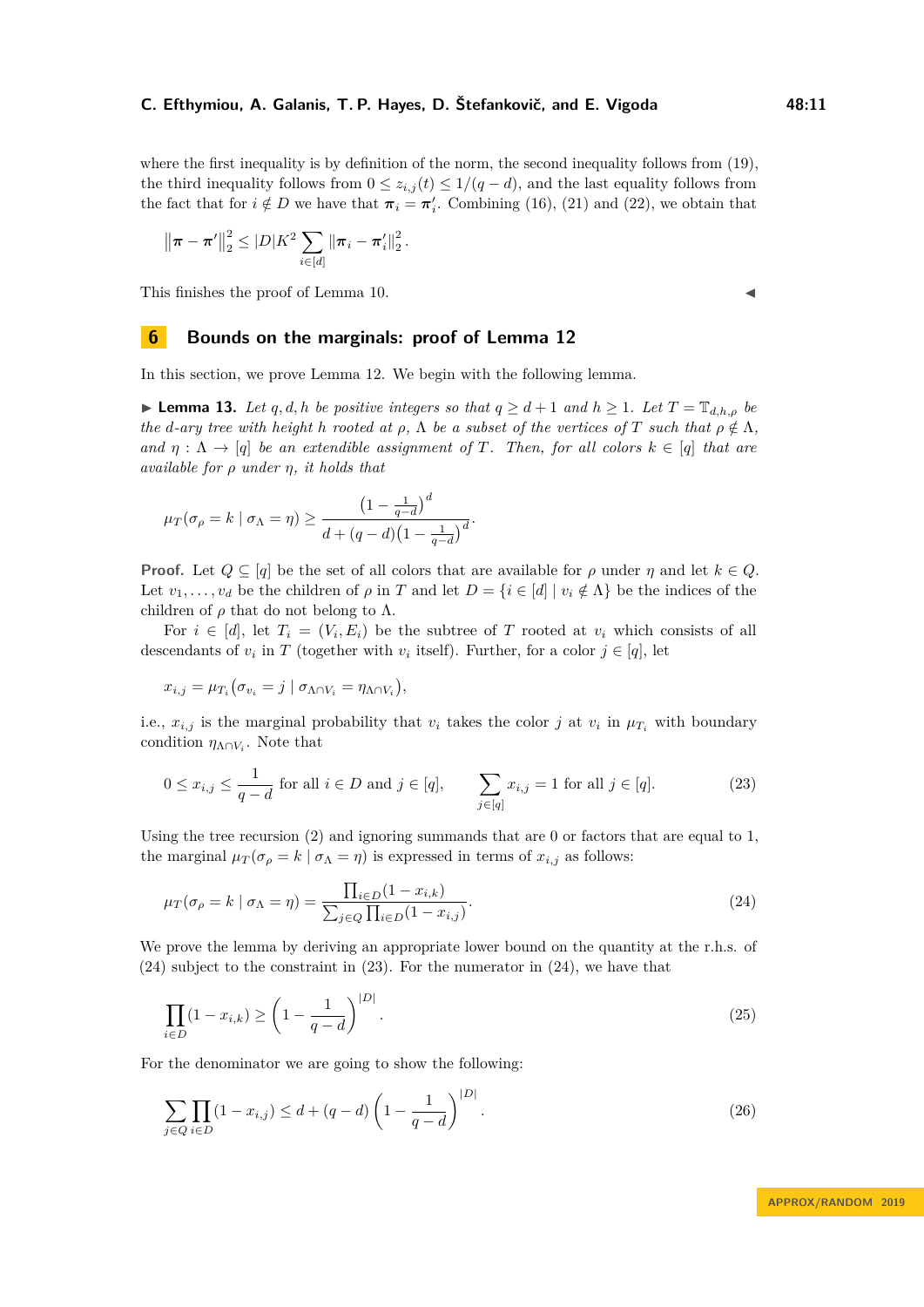#### **48:12 Improved Strong Spatial Mixing for Colorings on Trees**

Before showing that [\(26\)](#page-10-3) is indeed true, note that the lemma follows by plugging [\(25\)](#page-10-4), [\(26\)](#page-10-3) into [\(24\)](#page-10-1), yielding

$$
\mu_T(\sigma_\rho = k \mid \sigma_\Lambda = \eta) \ge \frac{\left(1 - \frac{1}{q - d}\right)^{|D|}}{d + (q - d)\left(1 - \frac{1}{q - d}\right)^{|D|}} \ge \frac{\left(1 - \frac{1}{q - d}\right)^d}{d + (q - d)\left(1 - \frac{1}{q - d}\right)^d},
$$

where the last inequality follows by noting that the ratio in the middle is decreasing in |*D*| and  $|D| \leq d$ .

<span id="page-11-0"></span>We now proceed with the proof of  $(26)$ . First, we have the simple bound

$$
\sum_{j \in Q} \prod_{i \in D} (1 - x_{i,j}) \le \sum_{j \in [q]} \prod_{i \in D} (1 - x_{i,j}).
$$
\n(27)

For  $j \in [q]$ , let  $x_j = \frac{1}{|D|} \sum_{i \in D} x_{i,j}$  and note that  $(x_1, \ldots, x_q)$  is a probability vector whose entries are in  $[0, 1/(q - d)]$ . By the AM-GM inequality, we can bound the r.h.s. of [\(27\)](#page-11-0) by

<span id="page-11-1"></span>
$$
\sum_{j \in [q]} \prod_{i \in D} (1 - x_{i,j}) \le \sum_{j \in [q]} (1 - x_j)^{|D|}.
$$
\n(28)

It remains to observe that the function  $f(z) = \sum_{j \in [q]} (1 - z_j)^{|D|}$  is convex over the space of probability vectors  $\mathbf{z} = (z_1, \ldots, z_q)$  whose entries are in  $[0, 1/(q-d)]$ , and hence *f* attains its maximum at the extreme points of the space, which are given by (the permutations of) the probability vector whose first *d* entries are equal to zero and the rest are equal to  $1/(q - d)$ . It follows that

<span id="page-11-2"></span>
$$
\sum_{j \in [q]} (1 - x_j)^{|D|} \le d + (q - d) \left( 1 - \frac{1}{q - d} \right)^{|D|}.
$$
\n(29)

Combining  $(27)$ ,  $(28)$  and  $(29)$  yields  $(26)$ , thus concluding the proof of Lemma [13.](#page-10-5)

We are now ready to prove Lemma [12.](#page-6-2)

**Proof of Lemma [12.](#page-6-2)** For convenience, let  $r = 1.59$ , so that  $q/d \geq r$ . We will use that r satisfies

<span id="page-11-4"></span>
$$
C := \frac{1}{r} \exp\left(\frac{1}{r}\right) \exp\left(-\frac{1}{r - 1 + \exp\left(\frac{1}{r - 1}\right)}\right) < 1. \tag{30}
$$

We will show the result with the constant  $K' = (1 + C)/2$ . For the rest of this proof, we will focus on the case  $q \in [1.59d + \beta, 2.01d]$ , for some large constant  $\beta > 0$  (when  $q > 2.01d$  the desired bound follows rather crudely, see Footnote [4](#page-12-0) below for details).

Recall that  $v_1, \ldots, v_d$  are the children of  $\rho$  in  $T$  and  $D$  is the set of (indices of the) non-frozen children of the root *ρ*. Let  $Q \subseteq [q]$  be the set of all colors that are available for *ρ* under *η*; since at most  $d - |D|$  colors can be blocked for  $\rho$ , we have that

<span id="page-11-3"></span>
$$
|Q| \ge q - (d - |D|). \tag{31}
$$

For  $i \in [d]$ , let  $T_i = (V_i, E_i)$  be the subtree of  $T$  rooted at  $v_i$  which consists of all descendants of  $v_i$  in *T* (together with  $v_i$  itself). Further, for a color  $j \in [q]$ , recall that

$$
\pi_{i,j} = \mu_{T_i} \left( \sigma_{v_i} = j \mid \sigma_{\Lambda \cap V_i} = \eta_{\Lambda \cap V_i} \right),
$$
  
\n
$$
\pi'_{i,j} = \mu_{T_i} \left( \sigma_{v_i} = j \mid \sigma_{\Lambda \cap V_i} = \eta'_{\Lambda \cap V_i} \right),
$$
\n(32)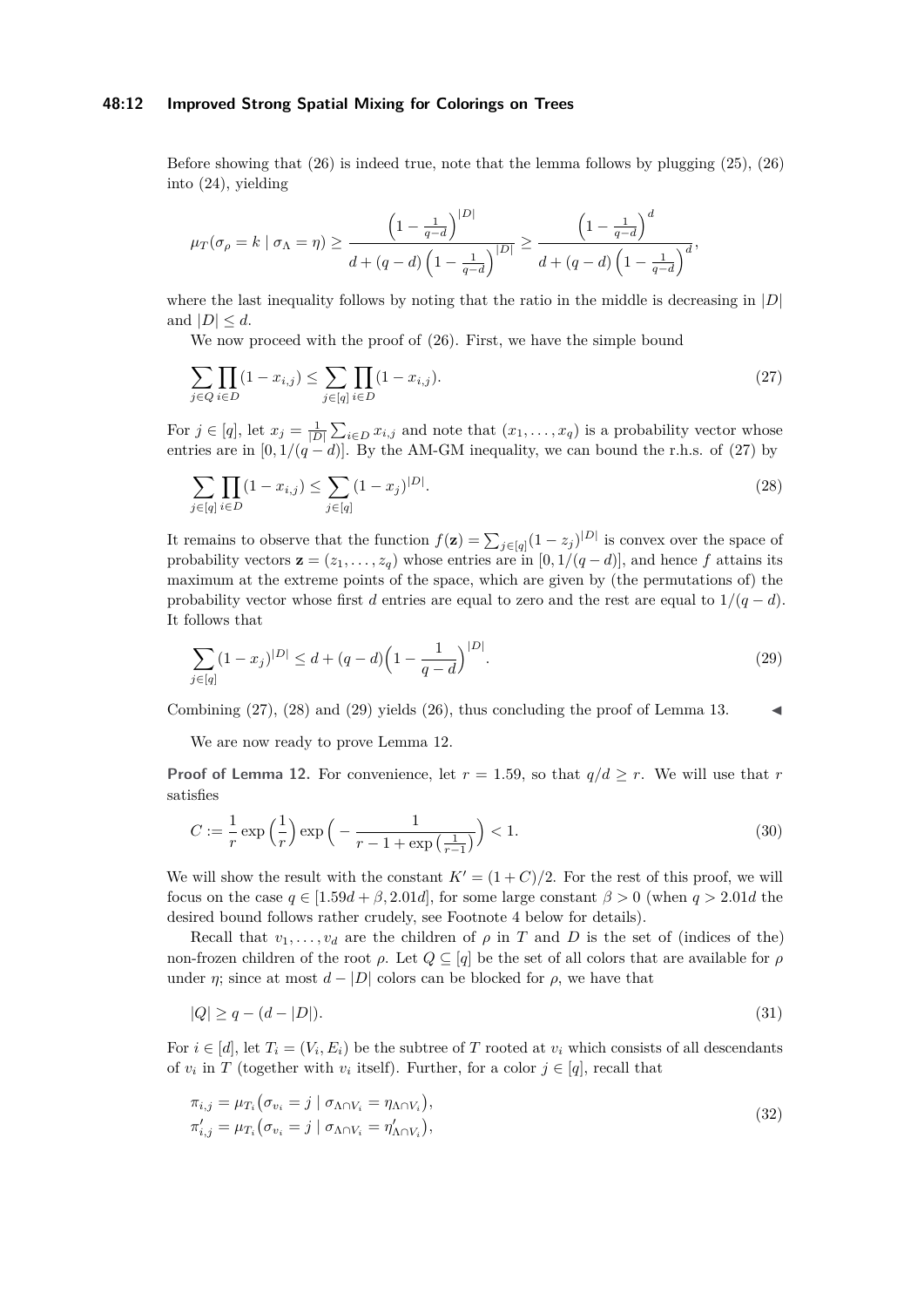i.e.,  $\pi_{i,j}$  is the marginal probability that  $v_i$  takes the color *j* at  $v_i$  in  $\mu_{T_i}$  with boundary condition  $\eta_{\Lambda \cap V_i}$ . For a non-frozen child  $v_i$  (i.e.,  $i \in D$ ), note that, if color *j* is available for  $v_i$  $(in T<sub>i</sub>)$ , then we have from Lemma [13](#page-10-5) the bounds

<span id="page-12-1"></span>
$$
L \le \pi_{i,j}, \pi_{i,j}, \text{ where } L = \frac{\left(1 - \frac{1}{q - d}\right)^d}{d + (q - d)\left(1 - \frac{1}{q - d}\right)^d}.
$$
\n(33)

Another useful bound to observe for later is that

 $dL < 1/3$  for all  $d \geq 2$ .

Consider arbitrary  $k \in Q$ . For  $t \in [0,1]$ , let  $\mathbf{z}(t)$  be the vector  $(t\pi_1 + (1-t)\pi'_1, \ldots, t\pi_d +$  $(1-t)\pi_d'$ ). Using the tree recursion [\(2\)](#page-4-2) and ignoring summands that are 0 or factors that are equal to 1, we obtain

<span id="page-12-2"></span>
$$
\hat{\pi}_k(t) = \frac{\prod_{i \in D} (1 - z_{i,k}(t))}{\sum_{j \in Q} \prod_{i \in D} (1 - z_{i,j}(t))}.
$$
\n(34)

Recall, our goal is to show that  $\frac{1}{2}\hat{\pi}_k(t)(1 + \gamma_k) < K'/|D|$  for all  $t \in [0, 1]$ , where  $\gamma_k \in [0, 1]$ is the fraction of non-frozen children that have color  $k$  available. <sup>[4](#page-12-0)</sup>Note that, if color  $j$  is available for the child  $v_i$ ,  $(33)$  gives that

$$
L \le z_{i,j}(t) \text{ for } t \in [0,1],
$$

so, using the fact that the color *k* is available for  $|D|\gamma_k$  non-frozen children, we obtain that the numerator of [\(34\)](#page-12-2) is bounded by

<span id="page-12-3"></span>
$$
\prod_{i \in D} (1 - z_{i,k}(t)) \le (1 - L)^{|D| \gamma_k} \le \exp(-L|D|\gamma_k),\tag{35}
$$

whereas the denominator, using the AM-GM inequality analogously to [\[7,](#page-14-11) Lemma 2.1], by

<span id="page-12-4"></span>
$$
\sum_{j \in Q} \prod_{i \in D} (1 - z_{i,j}(t)) \ge q \exp(-|D|/q) - (d - |D|).
$$
\n(36)

From [\(34\)](#page-12-2), [\(35\)](#page-12-3), and [\(36\)](#page-12-4), it follows that  $\hat{\pi}_k(t) \leq \frac{\exp(-L|D|\gamma_k)}{q \exp(-|D|/q) - (d-|D|)}$ . Therefore, the lemma will follow by showing that

<span id="page-12-5"></span>
$$
\frac{|D|\exp(-|D|L\gamma_k)}{q\exp(-|D|/q) - (d-|D|)}(1+\gamma_k) < 2K'.
$$
\n(37)

Note that the function  $h(x) = (1+x) \exp(-dLx)$  is increasing when  $x \in [0,1]$ , since

$$
h'(x) = \exp(-dLx)(1 - dL(1 + x)) \ge \exp(-dLx)(1 - 2dL) > 0.
$$

Therefore, to prove [\(37\)](#page-12-5), it suffices to show that

<span id="page-12-6"></span>
$$
\frac{|D|\exp(-|D|L)}{q\exp(-|D|/q) - (d-|D|)} < K', \text{ or equivalently that } f(|D|) > 0 \tag{38}
$$

<span id="page-12-0"></span><sup>&</sup>lt;sup>4</sup> For  $q > 2.01d$ , we have from [\(34\)](#page-12-2) and [\(31\)](#page-11-3) that  $\hat{\pi}_k(t) \leq \frac{1}{|Q|-|D|} \leq \frac{1}{q-d} < \frac{1}{1.01d} \leq K'/|D|$ , yielding the desired inequality.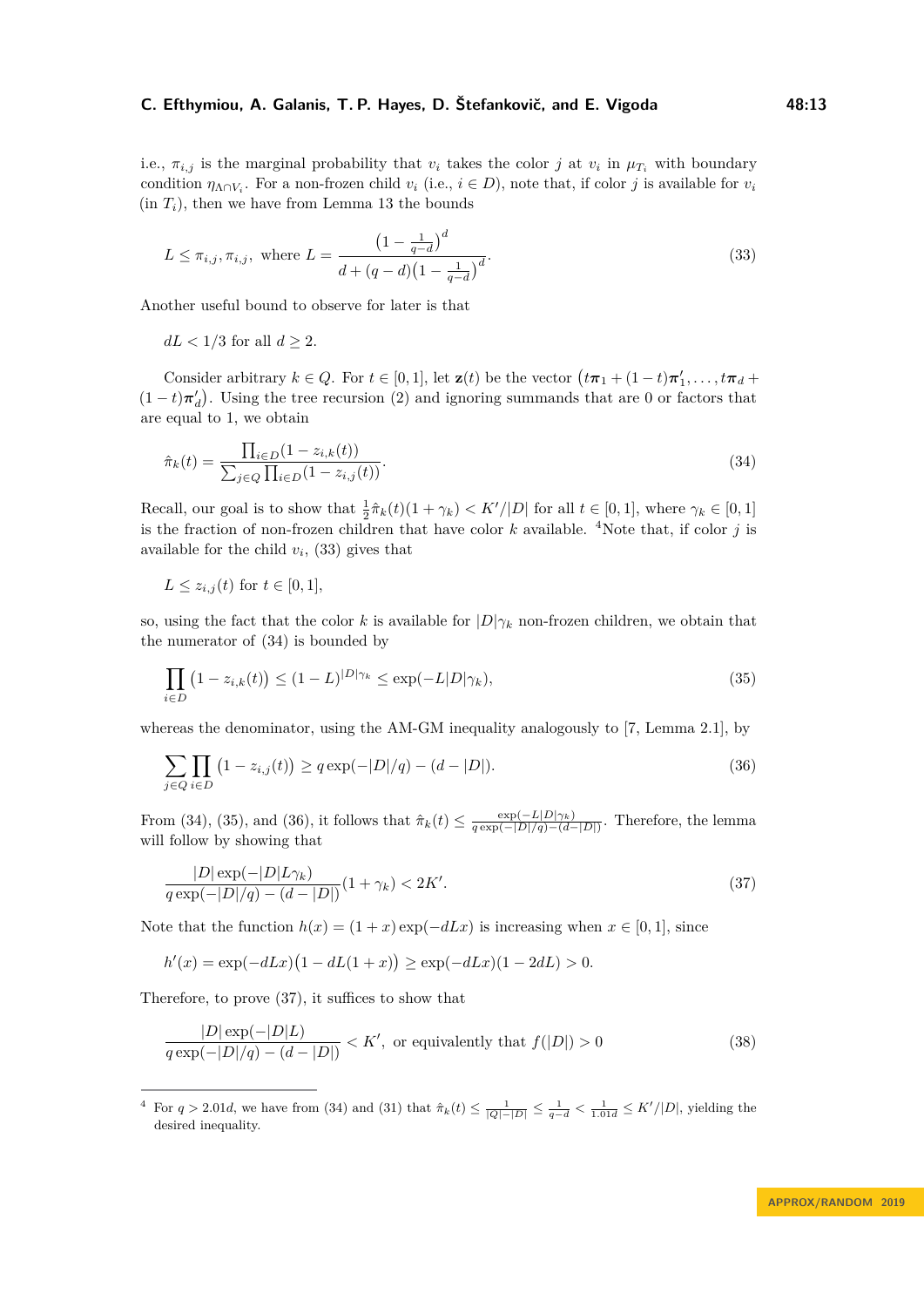#### **48:14 Improved Strong Spatial Mixing for Colorings on Trees**

where  $f(x) := K'(q \exp(-x/q) - d + x) - x \exp(-Lx)$  for  $x \in [0, d]$ . We claim that  $f(x)$  is decreasing in *x*. We have

$$
f'(x) = K' - K' \exp(-x/q) - \exp(-Lx)(1 - Lx)
$$

which is maximised for  $x = d$ . In particular,

$$
f'(x) \le f'(d) = K' - K' \exp(-d/q) - \exp(-dL)(1 - dL)
$$
  
 
$$
\le K' - K' \exp(-1/r) - \exp(-1/3)(1 - 1/3) \le 0,
$$

where the second to last inequality follows from the fact that  $dL < 1/3$  and the last inequality using that  $K' < 1$ . For  $|D| = d$ , [\(38\)](#page-12-6) becomes

<span id="page-13-1"></span>
$$
\frac{d \exp(-dL)}{q \exp(-d/q)} < K'.\tag{39}
$$
\nNow, we have that

\n
$$
dL \ge \frac{1}{\sqrt{d}} \exp\left(-\frac{dL}{d}\right).
$$

 $\frac{1}{r-1+\exp\left(\frac{d}{(r-1)d-1}\right)}$ .

Therefore, by choosing *β* large enough, we can ensure that

$$
\frac{d\exp(-dL)}{q\exp(-d/q)} < \frac{1+C}{2} = K',
$$

where  $C$  is the constant in  $(30)$ . This proves  $(39)$  and therefore concludes the proof of Lemma [12.](#page-6-2)  $\blacksquare$ 

# <span id="page-13-0"></span>**7 Proof of Theorem [3](#page-3-0)**

Finally, utilizing Theorem [4,](#page-3-3) we give the proof of Theorem [3.](#page-3-0)

**Proof of Theorem [3.](#page-3-0)** From Theorem [4,](#page-3-3) we know that there exist constants  $\beta > 0$  and  $U \in (0,1)$  such that for all  $q \geq 1.59d + \beta$  the conclusion of Theorem [4](#page-3-3) applies. Note that Theorem [4](#page-3-3) applies to the *d*-ary tree rather than the  $(d+1)$ -regular tree but these trees differ only at the degree of the root. To account for it, we will assume that  $q \ge 1.59(d+1) + \beta$ , i.e., prove Theorem [3](#page-3-0) with constant  $\beta' = \beta + 1.59$ . Consider the function  $\zeta$  given by  $\zeta(\ell) = 2U^{\ell-2}$ for  $\ell \geq 0$  and note that  $\zeta$  is exponentially decaying. We will show that the *q*-coloring model has strong spatial mixing on the  $(d+1)$ -regular tree with decay rate  $\zeta$ .

We first show by induction on *h* that, for the tree  $T = \hat{T}_{d+1,h,\rho}$  (that is, the  $(d+1)$ -ary tree with height *h* rooted at  $\rho$ ), for any subset  $\Lambda$  of vertices of *T* and arbitrary extendible assignments  $\eta, \eta' : \Lambda \to [q]$  of *T*, it holds that

<span id="page-13-2"></span>
$$
\left\|\boldsymbol{\pi}_{T,\rho,\eta} - \boldsymbol{\pi}_{T,\rho,\eta'}\right\|_{2}^{2} \leq \zeta(\text{dist}(\rho,\Delta)),\tag{40}
$$

where  $\Delta \subseteq \Lambda$  is the set of vertices where  $\eta$  and  $\eta'$  disagree. The base cases  $h = 0, 1, 2$  are trivial so assume  $h \geq 3$  in what follows. Let  $\ell = \text{dist}(\rho, \Delta)$ . Once again, [\(40\)](#page-13-2) is trivial when  $\ell \leq 2$ , so assume  $\ell \geq 3$  in what follows. Let  $v_1, \ldots, v_{d+1}$  be the children of  $\rho$  and, for  $i \in [d+1]$ , let  $T_i = (V_i, E_i)$  be the subtree of *T* rooted at  $v_i$  which consists of all descendants of  $v_i$  in T. Further, let  $\pi_i = \pi_{T_i, v_i, \eta(\Lambda \cap V_i)}$ ,  $\pi'_i = \pi_{T_i, v_i, \eta'(\Lambda \cap V_i)}$ . Then, by Theorem [4](#page-3-3) and since  $q \geq 1.59(d+1) + \beta$ , we have that

<span id="page-13-3"></span>
$$
\left\|\pi_{T,\rho,\eta} - \pi_{T,\rho,\eta'}\right\|_{2}^{2} \leq U \max_{i \in [d+1]} \left\|\pi_{i} - \pi_{i'}\right\|_{2}^{2}.
$$
\n(41)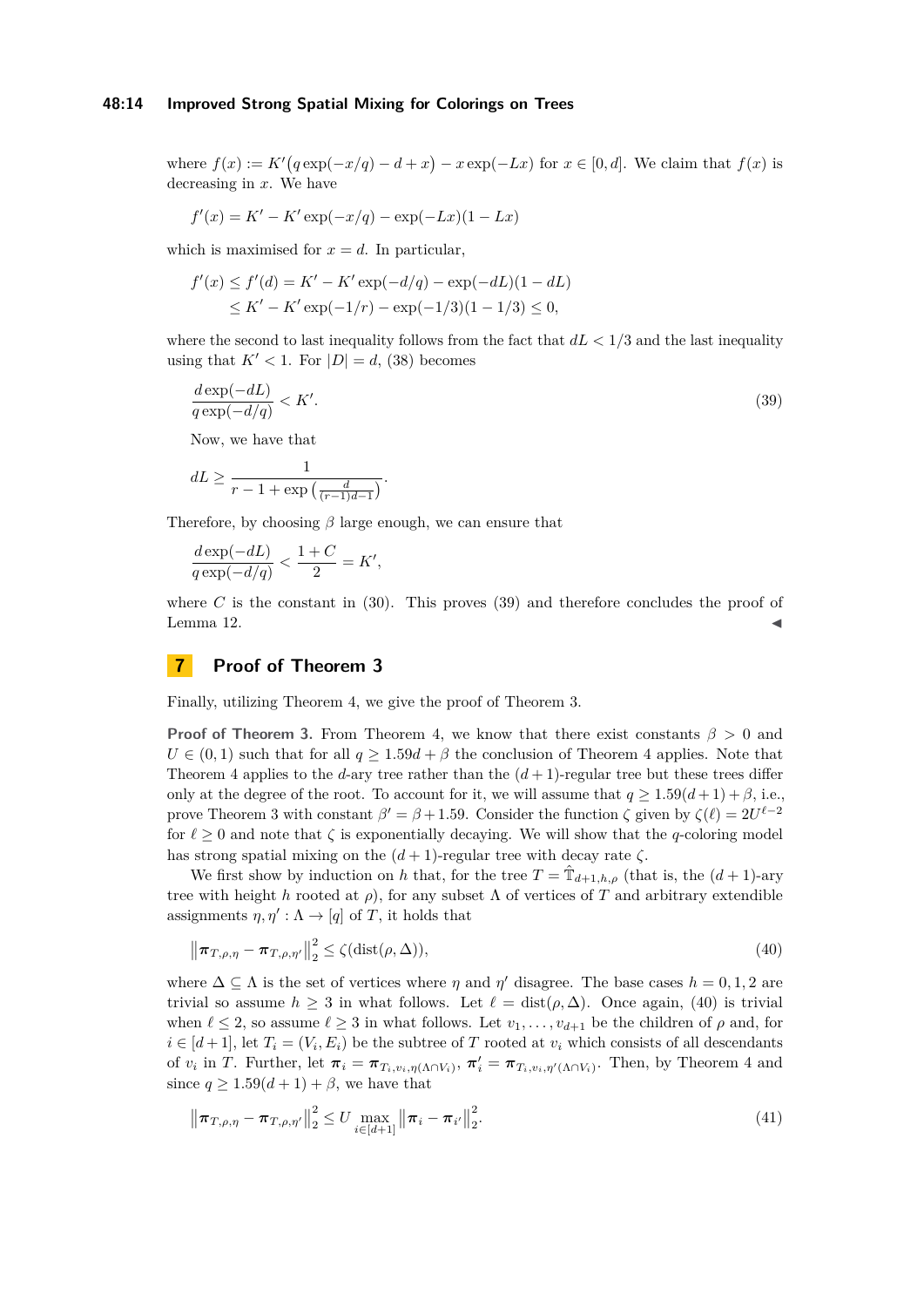For  $i \in [d+1]$ , since  $T_i$  is isomorphic to  $\hat{T}_{d+1,h-1,\rho}$  we have by the induction hypothesis that

$$
\left\|\boldsymbol{\pi}_i-\boldsymbol{\pi}_{i'}\right\|_2^2\leq \zeta(\ell-1).
$$

Combining this with [\(41\)](#page-13-3) and the fact that  $\zeta(\ell) = U\zeta(\ell-1)$  yields [\(40\)](#page-13-2), completing the induction and therefore that strong spatial mixing holds on *T* with decay rate *ζ*.

Now, let  $T = (V, E)$  be a finite subtree of the  $(d+1)$ -regular tree, *v* be an arbitrary vertex of *T*,  $\Lambda$  be a subset of vertices of *T* and  $\eta$ ,  $\eta' : \Lambda \to [q]$  be arbitrary extendible assignments of *T*. Then, we can view *T* as a subgraph of  $T_v = \hat{T}_{d+1,h,v}$  for some appropriate height *h*. It also holds that (see, for example, [\[10,](#page-14-14) Lemma 25])

 $\left\| \boldsymbol{\pi}_{T, v, \eta} - \boldsymbol{\pi}_{T, v, \eta'} \right\|_2 = \left\| \boldsymbol{\pi}_{T_v, v, \eta} - \boldsymbol{\pi}_{T_v, v, \eta'} \right\|_2.$ 

Therefore, from [\(40\)](#page-13-2) (applied to the tree  $T<sub>v</sub>$ ) we obtain that

$$
\left\|\boldsymbol{\pi}_{T,v,\eta}-\boldsymbol{\pi}_{T,v,\eta'}\right\|_{2}^{2} \leq \zeta(\text{dist}(v,\Delta)),
$$

where  $\Delta \subseteq \Lambda$  is the set of vertices where  $\eta$  and  $\eta'$  disagree. This completes the proof of Theorem [3.](#page-3-0)

#### **References**

- <span id="page-14-5"></span>**1** A. Barvinok. *Combinatorics and Complexity of Partition Functions*. Algorithms and Combinatorics. Springer International Publishing, 2017.
- <span id="page-14-6"></span>**2** V. Beffara and H. Duminil-Copin. The self-dual point of the two-dimensional random-cluster model is critical for  $q > 1$ . *Probability Theory and Related Fields*, 153(3):511–542, 2012.
- <span id="page-14-4"></span>**3** A. Blanca, P. Caputo, A. Sinclair, and E. Vigoda. Spatial Mixing and Non-local Markov Chains. In *Proceedings of the Twenty-Ninth Annual ACM-SIAM Symposium on Discrete Algorithms*, SODA '18, pages 1965–1980, 2018.
- <span id="page-14-3"></span>**4** A. Blanca and A. Sinclair. Random-cluster dynamics in  $\mathbb{Z}^2$ . *Probability Theory and Related Fields*, 168(3-4):821–847, 2017.
- <span id="page-14-8"></span>**5** G. R. Brightwell and P. Winkler. Random Colorings of a Cayley Tree. In *Contemporary Combinatorics*, pages 247–276, 2002.
- <span id="page-14-0"></span>**6** F. Cesi. Quasi-factorization of the entropy and logarithmic Sobolev inequalities for Gibbs random fields. *Probability Theory and Related Fields*, 120(4):569–584, 2001.
- <span id="page-14-11"></span>**7** M. Dyer and A. Frieze. Randomly coloring graphs with lower bounds on girth and maximum degree. *Random Structures & Algorithms*, 23(2):167–179, 2003.
- <span id="page-14-13"></span>**8** M. Dyer, A. Frieze, T. P. Hayes, and E. Vigoda. Randomly coloring constant degree graphs. *Random Structures & Algorithms*, 43(2):181–200, 2013.
- <span id="page-14-1"></span>**9** M. Dyer, A. Sinclair, E. Vigoda, and D. Weitz. Mixing in time and space for lattice spin systems: A combinatorial view. *Random Structures & Algorithms*, 24(4):461–479, 2004.
- <span id="page-14-14"></span>**10** C. Efthymiou. A Simple Algorithm for Sampling Colorings of *G*(*n, d/n*) Up to The Gibbs Uniqueness Threshold. *SIAM Journal on Computing*, 45(6):2087–2116, 2016.
- <span id="page-14-7"></span>**11** A. Galanis, L. A. Goldberg, and K. Yang. Uniqueness for the 3-state antiferromagnetic Potts model on the tree. *Electron. J. Probab.*, 23, 2018.
- <span id="page-14-10"></span>**12** D. Gamarnik, D. Katz, and S. Misra. Strong spatial mixing of list coloring of graphs. *Random Structures & Algorithms*, 46(4):599–613, 2015.
- <span id="page-14-9"></span>**13** Q. Ge and D. Štefankovič. Strong spatial mixing of *q*-colorings on Bethe lattices. *CoRR*, abs/1102.2886, 2011. [arXiv:1102.2886](http://arxiv.org/abs/1102.2886).
- <span id="page-14-2"></span>**14** L. A. Goldberg, R. Martin, and M. Paterson. Strong Spatial Mixing with Fewer Colors for Lattice Graphs. *SIAM Journal on Computing*, 35(2):486–517, 2005.
- <span id="page-14-12"></span>**15** T. P. Hayes. Local uniformity properties for Glauber dynamics on graph colorings. *Random Structures & Algorithms*, 43(2):139–180, 2013.